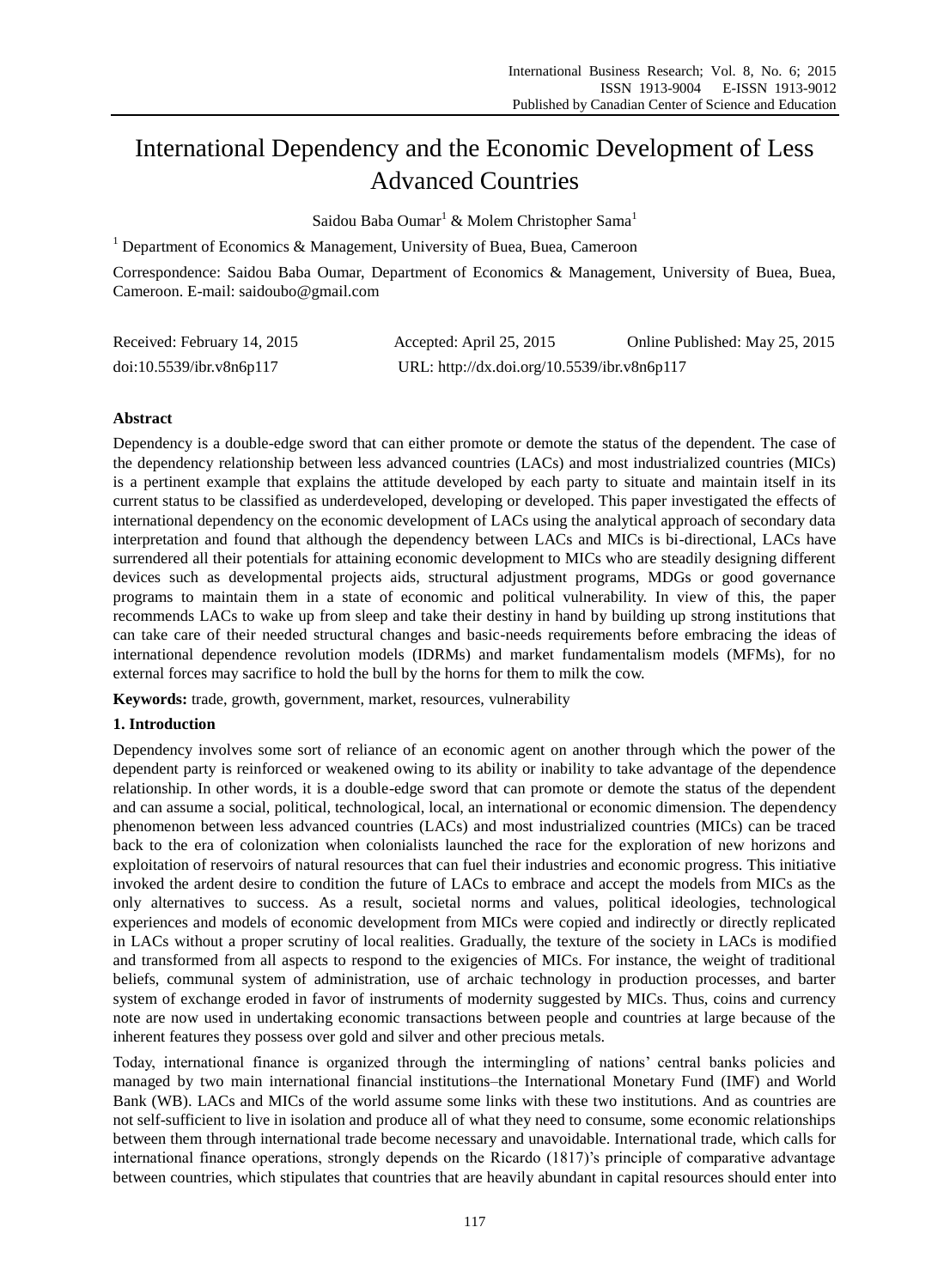trading with those extremely endowed with land where agricultural products are produced at less expensive costs, in order to boost world output growth and living standards of people. This flow of goods and services from one end to the other necessitates the transfer of funds in terms of countries" domestic currencies within the framework of international finance. Though domestic currencies vary from one country to another, however, there exists a tight relationship between them in terms of pegging to a reference currency such as the United States Dollar (US\$) or a basket of currencies say the Australian Dollar (AU\$), Canadian Dollar (CA\$), Japanese Yen (¥), Pound Sterling (£), Euro (€), Saudi Arabian Riyal (SAR), or Swiss Franc (SF). Owing to this link between currencies of the world, any positive or negative developments occurring in one country have high probability of spread to other countries through the distributive factor of economic transactions such that imported inflationary pressures in one country or general shocks in business transactions between some countries, for instance, may end up affecting the economy of the entire world as was observed with the petroleum oil shocks of mid-1980s.

Independent viewpoints in relation to world economic transactions have provided an understanding of the dynamism and performance of the world economy from time to time. Hamada (1974) pointed out that the recent succession of international financial crisis from the collapse of the gold standard exchange has pushed countries to resort to a choice between the application of either fixed or flexible exchange rate to run their economic transactions across the world or the combination of the two at the same time to support their economies. However, the traditional question of the independence of national economic policies appeals to the Keynesian macroeconomic model which fixes the price level and allows real income to vary in response to national monetary or fiscal policies. Within the same line of thinking, the author disclosed that the choice between either of the two policies is a function of one"s interpretation of the economic relations about whether the Phillips curve and the normal rate of unemployment appears significant as a yardstick for the assessment of an economy or the frictional or structural aspect of unemployment more precise and convenient for that matter. In the author"s point of view, fiscal models seem more adequate to handle economic problems and disturbances in an open economy with full-employment conditions.

Yet in a historical perspective, Bird (1978) portrayed IMF as the world stabilizing organization on financial matters between LACs from 1945 to late 1970s. From its first ages, the fund considered the problem of economic development of LACs as being out of its scope of operation. LACs had to struggle in solving both their economic and socio-political problems which later on led to a continuous dependency following their accession to political independence in the 1960s. From 1950-1960 the fund incorporated the objectives of aiding to the economic development of LACs among its priorities and started working towards that aim. Unfortunately, the brutal and sudden changes that overtook the events in 1970s with the attendant complications from the collapse of the Bretton Woods international monetary system changed the pattern of IMF operations, thus pressing LACs to now request for a new international economic order. But for Levitt (1989), the existing economic relations and transactions between LACs and MICs condition LACs to a situation of extreme dependence on foreign exchange that pushed them to borrow from IMF and draw structural adjustment loans (SLAs) from WB programs due to their inability to perform well in food provision in 1970s–which was accompanied by a fall in exports volumes that led to deteriorating terms of trade. This phenomenon which continued till 1980s brought about 15% fall in imports volume between 1982 and 1985 in low incomes countries (LICs) of Africa.

For the operation of the world economy is influenced by the degree of dependency between countries, the purchasing power parity of domestic currencies and the resources endowment base of countries have a significant role to play in determining the status of a country as advanced or less advanced in relation to other countries. Based on this dependency relation, it is assumed that the principle of comparative advantage offers a golden opportunity on which countries that are heavily endowed with natural resources can capitalize to achieve a sustainable long run economic development. Unexpectedly, the reverse is observed as the MICs which are heavily dependent on the natural resources of LACs are the ones taking advantage of the situation to sustain a long run economic development owing to their ability to exert some economic powers on the economies of LACs. As a corollary to this state of affairs, it is often noticed that the three main indicators of economic development such as poverty rate, unemployment rate, and income inequality have all been on the increase in LACs despite the achievement of some annual increase in the growth rate of the national income (NI) or gross domestic product (GDP) in some countries like Nigeria, Cameroon, and Brazil in 1970s and 1980s. This paradox of poverty of people in the midst of plenty in LACs raises a series of questions that calls for investigation, hence the significance of this paper. Therefore the main objective of this paper is to examine the effects of international dependency on the economic development of LACs. Specifically, the paper envisages addressing the followings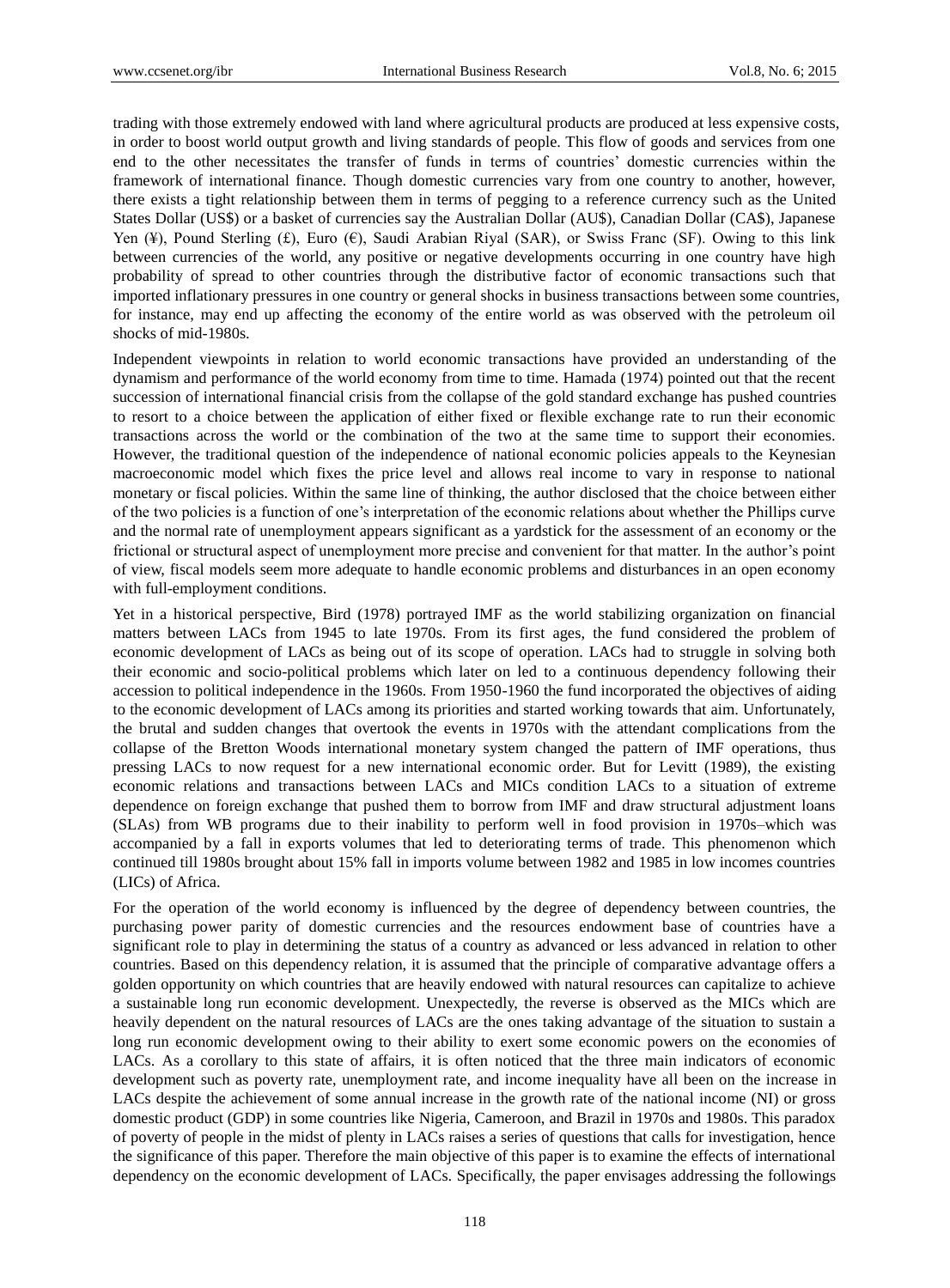aspects of the subject matter.

- To understand the trade linkages between LACs and MICs;
- To examine the financial ties framework and causes of balance of payments disequilibria of LACs;
- To analyze the socio-economic development indicators of LACs and MICs;
- To appreciate the effects of dependency on the economic development of LACs; and
- To offer recommendations towards promoting LACs' economic development.

The rest of the paper is structured as follows. Section 2 reviews the literature on economic development theories; section 3 explains the methodology used to address the objectives of the paper. Section 4 covers the data analysis and discussion of results, while section 5 provides the conclusion and recommendations of the paper.

## **2. Review of Economic Development Theories**

Economic development theories evolved from the pre-classical (1500s-1775) through classical (1776-1780s), neo-classical (1780s–1930s), Keynesian economics (1930s-1970s), development economics (1940s-1980s), neo-liberalism (1990s) to the millennium development goals agenda [MDGs] (1990s-2015) period. From this evolution process, economic development denoted: therapy for progress, accumulation of wealth, control over resources, industrialization, economic growth, political and social modernization, human prosperity and enlargement of people"s choices, globalization via deregulation and liberalization, and structural reforms to enhance the welfare of mankind (Pieterse, 2010, p. 7), thus making the concept to be interchangeably used to mean economic growth and development in the past. The flexibility in the use of the concept led to the fashioning of several terms for its measurement and the classification of countries into groups. As a result, countries are categorized into (i) first, second, or third world; (ii) less developed, developing, or developed; (iii) backward, middle, or advanced; (iv) low income, middle income, or high income; (v) less industrialized, emerging, or most industrialized; (vi) poor, transitory, or rich; and (vii) highly indebted poor, averagely indebted, or marginally indebted.

Whichever perspective is considered, the bottom line remains that economic development is a relative phenomenon and can only be achieved if and only if the society has the ability to meet the essentials of life (food, shelter, education, protection...); self-esteem (feeling a sense of being a person worthy of self-respect and spared from being used as a tool by others for their own interests); and enjoys freedom from dependence and servitude (feeling free from material alienation and social servitude to nature, people, oppression, misery, fatality)–the three core values of development. And these three core values can only be attained through a substantial reduction of at least two of the three main problems of the society: poverty, unemployment, and unequal income distribution, which constitute the substance of the concept of economic development. In essence economic development is obtained when the society experiences an economic condition of considerable reduction in unequal distribution of income, the rates of poverty and unemployment or in at least two of the three social vices. As for economic growth, it is an economic condition of mere annual increase of at least 5% in GDP of an economy, which may not necessarily trickle down to the poor in the society. And with regard to development, it is just an expansionary phenomenon that takes place in a person, family or an area as a result of invisible or visible activities. Yet it should be noted that economic growth is necessary for the achievement of economic development. But in general, all theories of economic growth and economic development that evolved across time attempt to explain how and why economic development happens in some places and stagnates in others. Thirlwall (1999), Todaro and Smith (2009), and Pieterse (2010) offered a chronological exposé of these theories to ease the understanding of their contextual evolution over time.

#### *2.1 Economic Development Theories of the Period 1500s-1940s*

The first attempt to associate the activities of man to economic development dates back to mercantilism which dominated the period 1500s to 1775. The mercantilist school of thought or trade restriction model (TRM) of economic development perceived economic prosperity as the achievement of balance of trade through trade monopolies, protection of the domestic economy by tariffs and preferential laws, exchange in bullions (gold and silver), colonization to gain control over raw materials for the fuelling of the European industrial revolution industries that liberated Europe from the feudal society bondage. Prominent among mercantilist writers are Mun (1621, 1664), Steuart (1767), and de Monchrétien (1891). Yet despite the emancipation the school brought to the society, it limited output growth and the welfare of the society as only few individuals were receiving the benefits of the trade at the expense of the majority.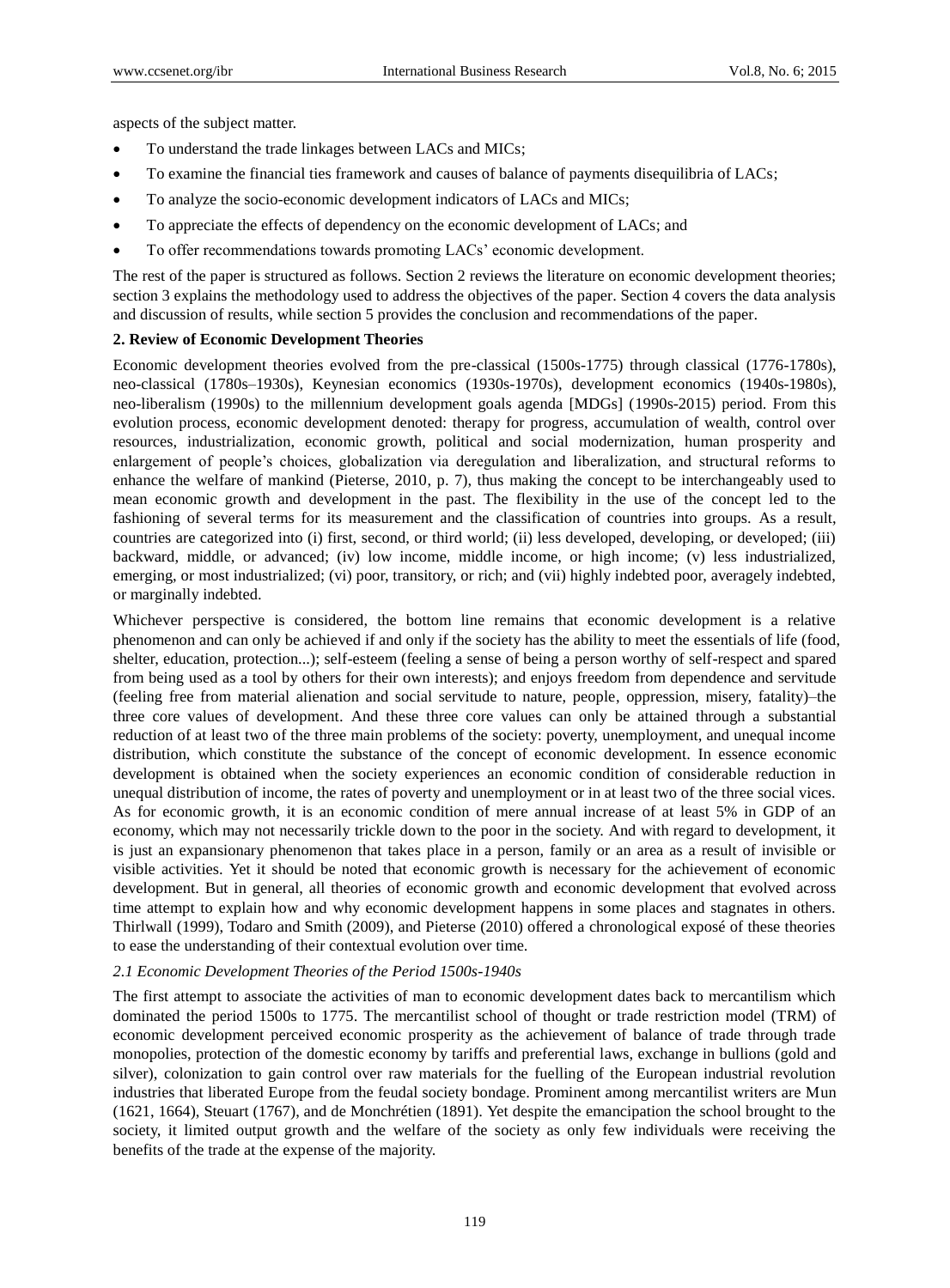At the dusk of 1775, TRM started receiving heavy criticisms. Smith (1776) proposed the free trade model (FTM) of economic development as an alternative to it. FTM dominated the period 1776 to 1780s and advocated for trade without barriers, division of labor and specialization, limited government intervention, and competition to enhance the production of goods and services for better standards of living in the society. However, over time, the ideals of the model led to human obsession that created a fundamental problem of disproportion between available resources and the mouths to feed on them in the society. Worried about this situation, Malthus (1798) put forward the resources constraint model (RCM) of economic development which stressed that future human progress is threatened by human passion as the world population increases in geometric series, while food production increases in arithmetic sequence. The argument of RCM held substance from 1780s to 1790s after which the society regained hope with the comparative advantage model (CAM) of economic development of Ricardo (1817) and the *laissez-faire* model (LFM) of Jevons (1871), Marshall (1890), Walras (1899), and Menger (1976) who perceive market mechanisms and minimal state intervention in the economy as the best option for efficient and effective allocation of resources among competing economic agents (markets assumed to be perfect, prices assumed to adjust automatically through the inter-play of demand and supply, consumers assumed to be sovereign and economic agents assumed to be motivated by self-interest in decision making) until when the world economy was trapped into the great depression in 1929 before recognizing the limitations of the market forces to adjust automatically in the long run and the important role the state can play in stabilizing the economy against unwanted economic situations that can besiege the economy at any time due to uncertainty through the enforcement of fiscal or monetary policies as advocated by the Keynesian economics model (KEM) of Keynes (1936).

#### *2.2 Economic Development Theories of the Period 1940s-1980s*

The period 1940s–1980s was dominated by the linear stages models (LSM) of economic growth such as the Harrod-Domar model (HDM) of economic growth and Rostow"s stages model (RSM) of economic growth, and the structural change models (SCM) of economic growth such as the Lewis" theory of economic development (LTD) and patterns of development empirical analysis (PDA) of Chenery and his associates. These models perceived economic growth as a sequence of successive stages through which all economies must pass in order to grow. The main assumption of the theories is that the accumulation of the right amount and combination of savings, investments, foreign aids and the appropriate polices were the necessary components to trigger economic development. This was experienced by contemporary MICs.

Developed independently by Harrod (1939) and Domar (1947), HDM explains the mechanism by which more investments accelerate the rate of economic growth in an economy. The model is often referred to as the AK model for it is based on a linear production function in which the output is given as the stock of capital K multiplied by a constant A. It maintains that the more new investments corresponding to net additions to the stock of capital are injected in an economy, the more the GDP (output, production) of the economy grows by the level of net additions to the stock of capital. The merits of the model rest on its simplicity in terms of description and prediction if one has a target for output growth. Yet its major limitations are the lack of empirical evidence, lack of robust relationship between investment rate and growth rate and overestimation of the quantitative role of investment.

Fashioned by Rostow (1960), RSM was influenced by the 15th to 18th century experience of European societies. The theory maintains that transition from underdevelopment to economic development passes through five stages which every economy must experience. At the traditional society stage the economy is characterized by rural and agricultural, low productivity and rudimentary techniques, subsistence expenditure with no savings and investments, and conservative attitudes of people. By the transitional or precondition for take-off stage, the economy opens up to trade transactions and techniques, establishment of banks and use of currency as medium of exchange, attitudes of people evolve and savings economy is embraced. At the critical take-off or self-sustained growth stage, the economy engages in increased savings and investments, overcomes obstacles to industrialization generally through revolution over a period of 50 to 100 years before transiting to the fourth stage. By the drive to maturity stage, the economy achieves larger diffusion of innovation and diversification, leading sectors of economic activities start leveling off and lagging sectors begin catching up, rates of poverty are substantially reduced and standards of living are rising in the economy. Finally by the era of high mass consumption, the economy reaches an age in which consumers concentrate more on manufactured durables, luxuries and the economy focuses attention on issues of defense and security, equality and welfare rather than subsistence concerns. A careful examination of the features of the model reveals that it is an investment-led take-off approach to economic development. As a result, development can halt at the take-off stage if savings is lacking. Therefore, there is a serious need to fill any existing financing gap in the economy to avoid this trap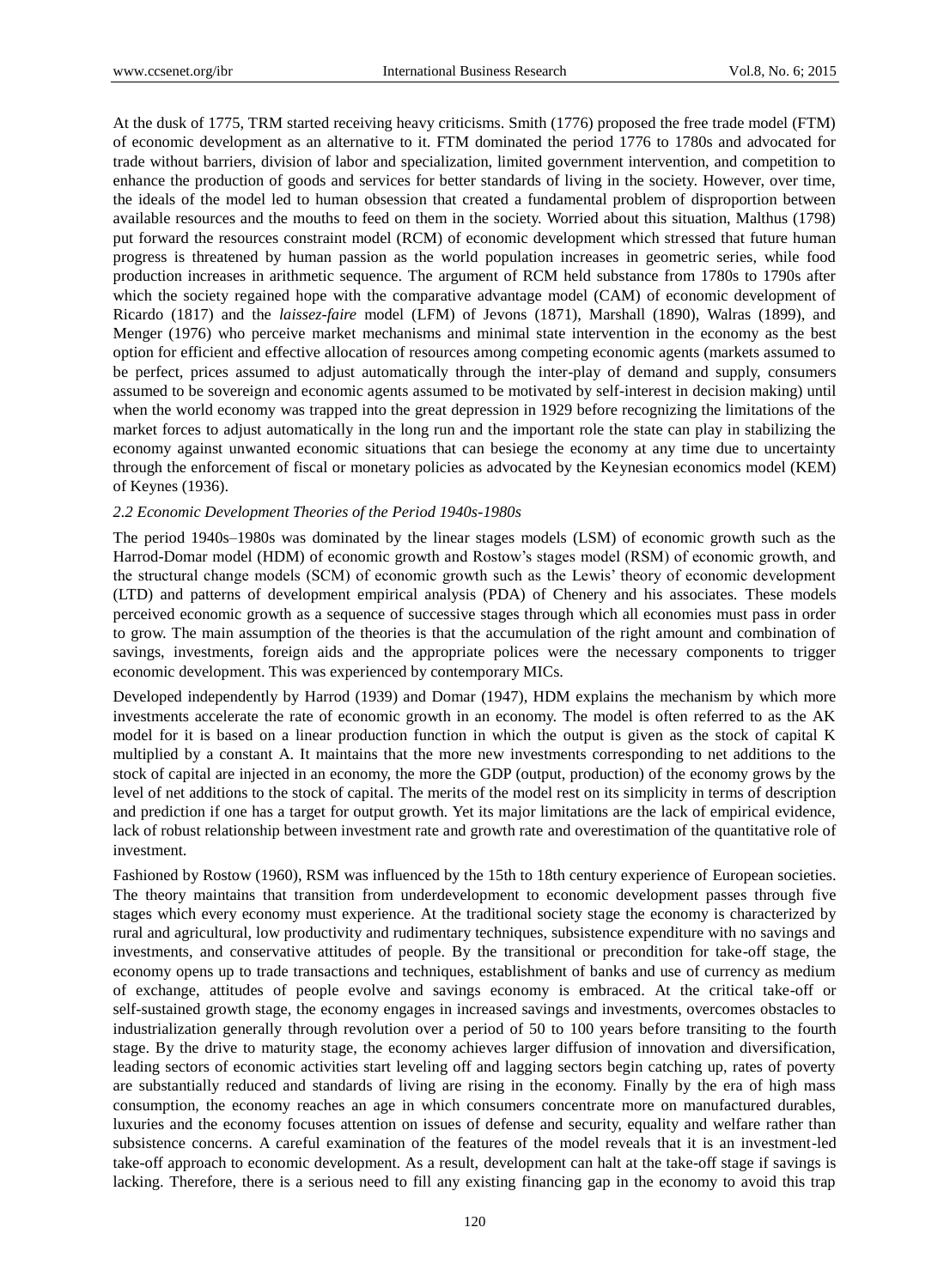through external aids or loans. The followings are some of the limitations of the model. One, the model is inspired by trends of events and realities of Western Europe economies and is not applicable to the different and varied context of LACs that are mostly within the first and second stages. Two, it lacks predictive use for no specific timeframes are ascribed to its different stages. Three, it gives no details about the pre-conditions stage for economic growth, and four, in the absence of the necessary structural, institutional and attitudinal requirements as is the case for LACs, the accumulation of savings and investments will not accelerate economic growth rate.

SCMs place emphasis on the ways and means that can enable the transformation of LACs from a heavily dependent agricultural economy to a more modern, urbanized, industrialized and varied manufacturing and service economy using the neo-classical market mechanism tools. The seminal two-sector surplus-labor model of economic development or LTD by Lewis (1954) was expanded later on by Ranis and Fei (1961), Jorgenson (1961), and Fei and Ranis (1964) to become the general theory of economic development in surplus-labor LACs between 1960 and 1970. The model holds that dualism is the main feature dominating the economy of LACs where a high productivity modern industrial sector (thousands of workers) coexists with a traditional overpopulated rural subsistence sector (millions of workers). Given the over-population of workers in the rural subsistence sector, surplus of labor (no competition for labor) results in the traditional agricultural sector with zero marginal productivity of labor ( $MP<sub>L</sub> = 0$ , TP = maximum) where all rural workers receive equal wages (TP<sub>A</sub>  $\div Q_{LA} = W_A$ ). Against this background the economic development process can be initiated through a progressive transfer of the surplus labor from the agricultural sector to increase output and create employment in the industrial sector proportionately with the rate of industrial investment and capital accumulation in the industrial sector where there is competition for labor, wages are constant but greater than wages in the agricultural sector; until the labor surplus is eliminated in the traditional sector and adequately accommodated in the modern sector of the economy where capital stock is allowed to increase due to reinvestment of all profits. Despite the surplus labor transfer opportunity from a heavily endowed sector to a needy one, the model is not free from shortcomings. For instance, the rate of transfer of labor and employment generation in the modern sector is not proportional to the rate of modern sector capital accumulation because capital accumulation can also mean labor-saving technology through the use of more advanced labor-saving capital equipments technology from abroad in the production process by employers rather than reinvesting all profits in the local economy, hence the flight of capital. Also the assumption of surplus labor existence in the agricultural sector and full employment in the modern sector is invalid in the sense that some people in the modern sector may not be aware of availability of job opportunities and will remain unemployed, while on the other hand many workers are deserting the agricultural sector in search of white collar jobs in urban centers. Furthermore, wages in the modern industrial sector are not constant but they tend to increase due to pressures from trade unions. Finally, output in the industrial sector grows substantially but incomes and level of employment for rural workers remain unchanged with the lion share of the production process going to the capitalists, thereby leading to what may be called "anti-developmental economic growth".

PDA of Chenery(1960), Chenery and Taylor (1968), and Chenery and Syrquin (1975) focuses on a series of economic, industrial and structural process which a LAC must undergo over time in order to transform from a traditional agricultural economy to a modern industrial one. Unlike LTD, the model of PAD identifies increased savings and investments as necessary but not sufficient conditions for economic growth. The model acknowledges the role of physical and human capital accumulation but emphasizes a fundamental change in the methods of production (from agricultural rudimentary to modern sophisticated methods), composition of consumer demands (from basic foods to diverse manufactured goods and services), international trade environment (from unfair to fair rules of the game), use of resources (from unsustainable to sustainable use), urbanization trend (growth of cities via rural-urban migration and expansion of urban industries), growth and distribution of the population (decline in size of family, decrease in overall population estimates and spread of population across regions) in the developing economy. Therefore, there is the need for a set of domestic and international policies to enforce the changes that bring about the self-sustained economic growth of the economy. Using the available physical and human capital with combined appropriate domestic and international policies, the required structural changes in LACs will be achieved. Consequently, the economy will grow from the state of underdevelopment to that of development as desired. In general, the model ascribes the underdevelopment condition of LACs to internal as well as external constraints. The internal constraints may include limited natural resource endowment, overpopulation, inefficient institutions and ill-though macro-economic policy objectives. Conversely, the external constraints include restriction to participate in international trade dynamics (imports, exports), limited access to advanced technology and stringent conditions for access to external capital (development assistance and aid programs). In fact, the model retains external constraints as the main hindrance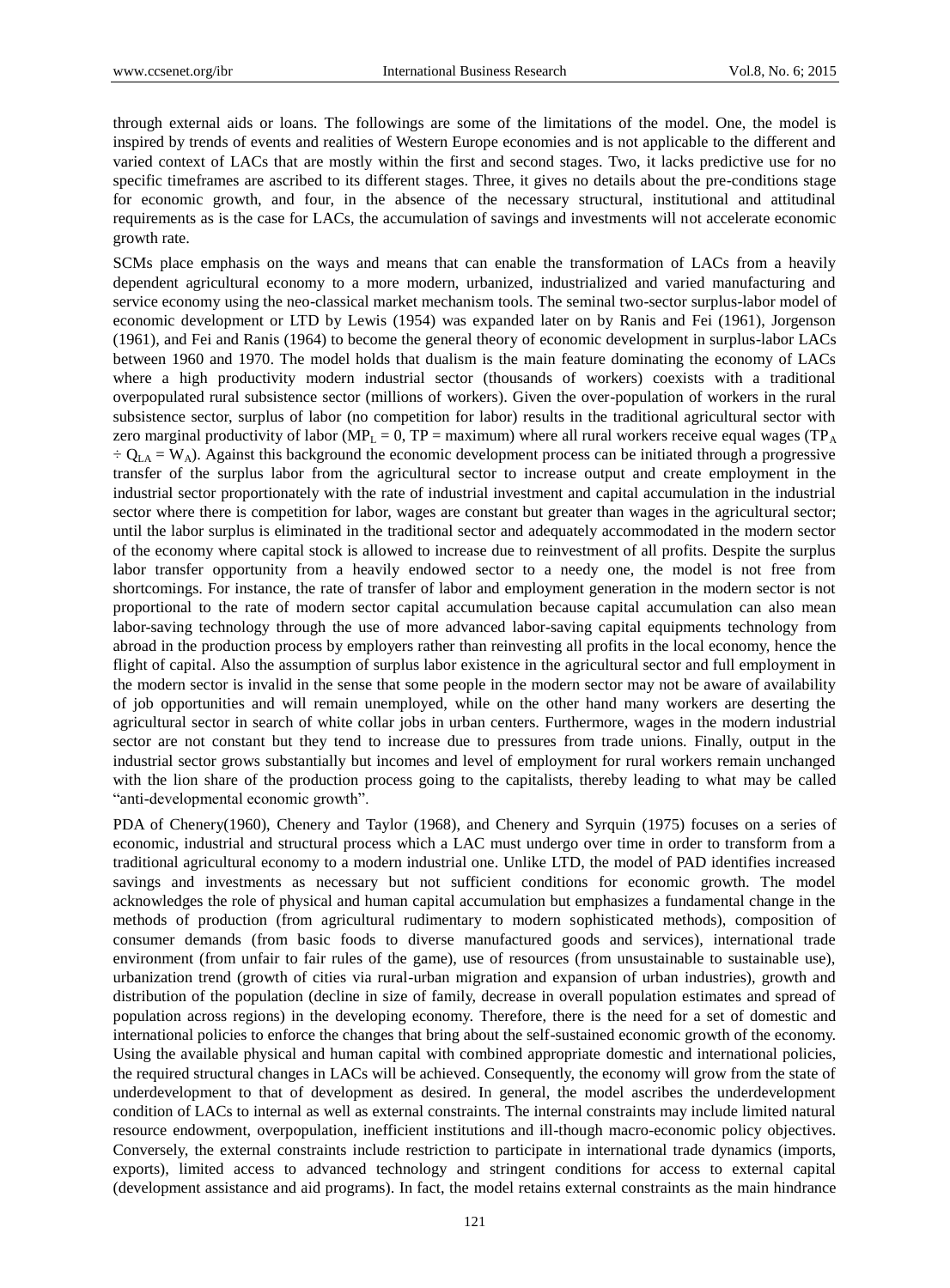to the development of LACs.

Had these external constraints been waived, it is argued that the opportunities (poisoned gifts) offered by MICs to LACs as sources of transfer of technology, capital accumulation, expansion of market for exports products and acquisition of imports would have accelerated the transition of LACs from underdevelopment to economic development state faster than what MICs experienced in the early times of their economic development process. In a nutshell, the international environment in which LACs operate is a complete network that can either encourage or hold back their economic development. The merits of the model include the proposal for the right combination of domestic and international macro-economic policies to generate beneficial patterns of self-sustained economic growth and the identification of a common pattern in the process of economic development for almost all LACs. In spite of this, the model faced the following criticisms. The advocacy of the model to stress more on facts on ground (practical aspects) rather than theory tends to increase the risk of policymakers drawing wrong conclusions about a phenomenon based on exhibited patterns (declining share of labor force in agriculture over time leading to neglect of agricultural sector or appreciating role of higher education over time leading to development of advanced university system before majority of the population attained basic literacy, hence unfairness in resource allocation). Besides, most of the domestic and international factors that influence economic development are beyond the control of individual LACs.

The Solow growth model (SGM) is associated with Solow (1956) as an expansion of HDM by adding labor input and technology to the growth equation. According to Solow, economic growth of an economy depends on one or more of the three factors: increase in the stock of capital (savings and investments), increase in quantity and quality of labor (population growth and education) and technological improvements (labor saving, capital saving, labor augmenting, capital augmenting). The model explains that in the short run economies with higher rates of savings/investment (open/MICs) grow faster (in long run: growth is null) and tend to converge to higher per capita income levels as opposed to economies with lower savings rates (closed/LACs). The model exhibits diminishing returns to capital and labor separately but constant returns to scale to both jointly ( $\alpha + \beta = 1$ ). Technological progress is regarded as the residual factor explaining long term economic growth and assumed its level to be determined exogenously, meaning that it is independent of all other variables. The Cobb-Douglass production function is used to explain this process of economic growth.

The 1960s were generally regarded as the years of independence for most LACs from colonial administrations. The growth in the number of independent countries and of a class of intellectuals in LACs over time triggered a sense of common destiny among the former colonies and raised a collective concern about the exploitative relations between them and the colonial administrations. This situation conditioned the rethinking of the theory of economic development along relationships between parties, hence the international dependence revolution models (IDRMs), which linked the underdevelopment condition of LACs to the perpetual dependent and dominant relationships between poor and rich countries through institutional, political and economic rigidities at both the domestic and international levels. The neo-colonial dependence model (NDM), false-paradigm model (FPM), and dualistic-development model (DDM) are prominent in this category.

The period 1960s-1980s ushered IDRMs as a replacement to LSMs. The models were a more radical and political movement that blamed the state of underdevelopment in LACs on the exploitative relationships between international and national powers, institutional and structural economic rigidities, and the existence of dual economies as well as dual societies in the world. As a result, they advocate for new policies such as diversification of employment opportunities, bridging income inequality gaps, eradication of poverty that conform to the realities of LACs rather than the application of sophisticated and imported models from MICs to LACs. The main argument of these theories is that external and internal institutional as well as political constraints are the main factors hindering economic development in LACs.

NDM is an outgrowth of Marxist thinking on the existence of unequal relationships between rich and poor countries of the world and unequal relationships between groups within the domestic setup of LACs. The existence of these types of relationships created a centre-periphery framework in which the periphery representing LACs is caught up in a dependence and dominance relationship with the centre represented by MICs that compromises development attempts of the poor countries. Furthermore, the entrepreneurs, landlords, military junta, salaried public officials and trade union leaders who constitute the ruling class in the periphery directly or indirectly serve the interest of the international capitalist system of inequality. This model views underdevelopment as an externally induced phenomenon designed by MICs and their representatives in the form of small but powerful elite groups in LACs to perpetuate the dependence and state of poverty of the latter in contrast to internal constraints underlined in previous models. As a result, it advocates for revolutionary campaigns of industrial nationalization and an inward-orientation in LACs to get rid of the international and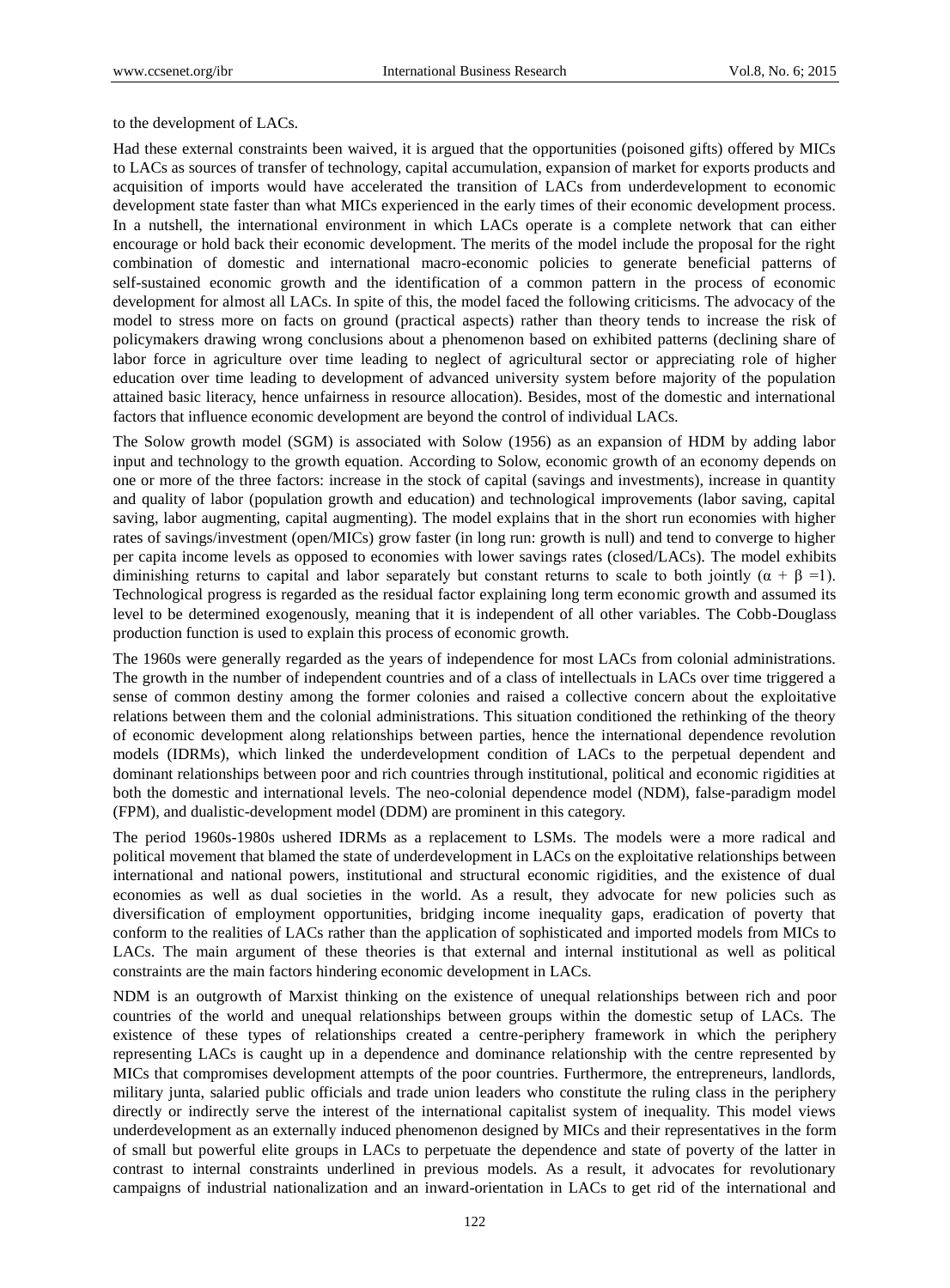domestic economic control of oppressors. Outspoken scholars of this stream include Baran (1957), Sunkel (1966), Franck (1967), Rodney (1972), dos Santos (1969, 1973), Galeano (1973), Amin (1974, 1976), Cardoso (1977), and Wallerstein (1980).

Opposed to the radical view of NDM that blames the economic underdevelopment of LACs on the domineering attitude of MICs is the moderate approach of FPM to economic development that attributes the state of persistent underdevelopment in LACs to the inappropriate piece of advice provided by international experts of MICs to LACs. These "experts" offer sophisticated concepts, elegant models and complex technical methods of economics and other social sciences which do not match with LACs" realities. Because of institutional and structural factors such as high unequal ownership of land, disproportionate control over domestic and international financial assets and unequal access to credits, the policies offered to LACs often merely serve the vested interest of existing power structures at both domestic and international level since the required institutional and structural changes to facilitate the application of the models are undermined. Besides LACs leading university intellectuals, trade unionists, future high level government economists and other trained civil servants from MICs institutions having little or no really useful knowledge of their domestic realities are eager to implement MICs imported models which contradict with the peculiarities of their economies, whenever the opportunity is given to them. Furthermore, inappropriate or irrelevant Western concepts and models which emphasize much more on capital-output ratios, savings, investment ratios and growth rates of GDP are been taught in LACs higher institutions, thereby exposing students to the dynamism of MICs" economies at the expense of theirs. Easterly (2001), Stiglitz (2002) and Rodrik (2008) are the main advocates of this school.

The notion of dualism is embedded in both SCMs and IDRMs of economic development. Supporters of DDM like Boeke (1953) and Higgins (1956) argue that there is a coexistence and persistence of increasing disparities between different sets of conditions across the world. The world in general is cohabited by rich and poor countries at the same, while in LACs the society is characterized by the coexistence of dual structures in all spheres (rich and poor people living in the same area, modern and traditional techniques of production operating side by side, highly educated elites surrounded by masses of illiterate people, formal sector of economic activities competing with informal sector of economic activities, modern and traditional systems of education accommodated in same place). Furthermore, the model maintains that the dualistic conditions are chronic and not ephemeral for they are more than a temporary phenomenon that can be easily rectified or eliminated by time, adding that instead of the differences between the elements of superiority and inferiority to reduce, they are rather amplifying every year. Finally, it asserts that little or no efforts are made by the elements of superiority to pull up the elements of inferiority from their conditions. Ironically, continuous efforts are made by the elements of superiority to push down the elements of inferiority to a more advanced state of underdevelopment.

Lipton (1977) propounded the urban bias model (UBM) of economic development to argue that underdevelopment occurs in countries as a result of discrimination between urban centers and rural areas. Most often, more developmental projects and investments are intentionally done in urban centers contrary to rural areas; urban residents are given the opportunity to be more organized and politically powerful compared to rural dwellers. Furthermore, the model posits that trade protectionist policies and low food prices put in place adversely affect rural areas for farmers are not benefiting from these schemes, and the partiality against their areas induces them to migrate to urban centers to search for better job opportunities, thus leading to the crowding out of the informal sector employment and the increase in social evils in the cities. As a remedy to this, Streeten (1979) proposed the basic-needs approach (BNA) to economic development as a critique of the macro level of economic growth theories which were perceived as being partial in addressing the problem of economic development. Thus, BNA posits that for a country to experience economic development it must reduce mass deprivation, offer everyone the chance to live a full life by permitting people to meet basic needs of life such as food, shelter, education, clothing and medication; even thought the extent to which the reduction of mass deprivation is not specified.

#### *2.3 Economic Development Theories of the Period 1980s-1990s*

The period 1980s–1990s was dominated by the neo-classical counterrevolution or market fundamentalism model (MFM) which challenges the model of public ownership, planning and regulation of economic activities by the state. The theory emphasizes the important role of free markets, open economies and privatization of inefficient public enterprises to stimulate growth in the economy. The focal point of the theory is to explain that the state model has failed to bring economic development in LACs because of much government control of the economy sustained by wrong pricing policies, resources misallocation, corruption, and inefficiency in the socio-economic environment rather than exploitative internal and external factors as claimed by preceding theories (underdevelopment conditioned by exploitative activities of MICs and allies, dualistic nature of LACs, current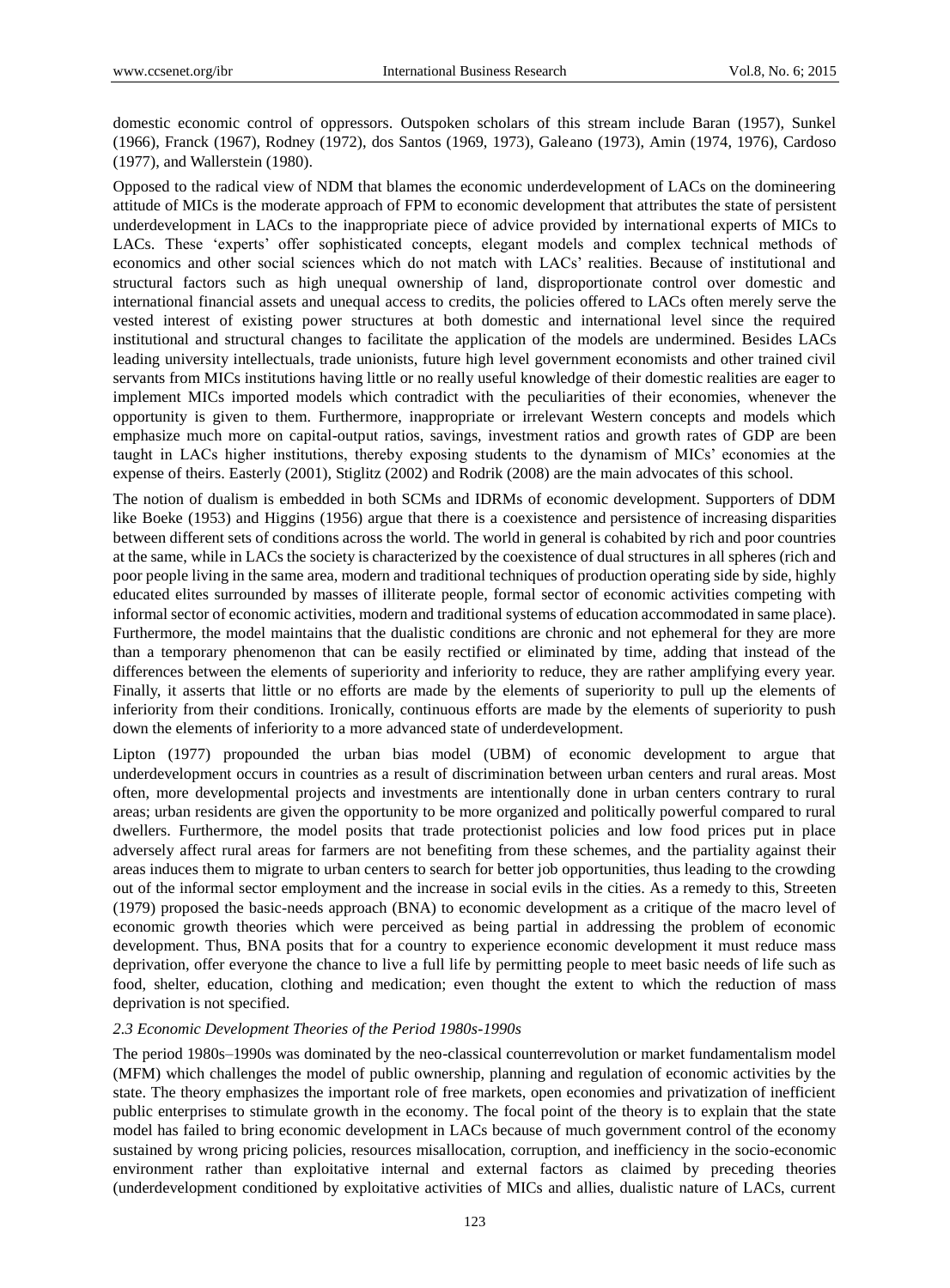patterns, or lack of capital accumulation in LACs). Citing the success stories of countries like Singapore, Taiwan and South Korea as specimen, these theories argue that market fundamentalism is the key to economic development for LACs. The leading scholars of MFM include Krueger (1978), Johnson (1971), Balassa (1971, 1982), Bhagwati (1978), Little (1982), Bauer (1984), and Lal (1985) who have extensively discussed the free market approach (FMA), public choice approach (PCA), and market-friendly approach (MFA) of MFM in their works.

On one extreme corner, FMA disregards the role government can play in fostering economic development in an economy. The main argument of the model is five folds. One, market (commodity, labor and money) alone is efficient and therefore should be allowed to allocate resources automatically. Two, competition is effective if not perfect. Three, producers are fully aware of what and how to produce efficiently. Four, information is perfect and almost free to obtain. Five, technology is free and nearly costless to absorb. According to FMA, the markets of developing economies are efficient enough to allocate resources in a manner that leads to sustained economic development. Above all, the imperfections that might exist in these economies have insignificant weight. Given these conditions, any intervention from the government in the economy will be distorting and destructive. On the other extreme end, PCA otherwise known as new political economy approach (NPEA) credits the government of doing nothing right and argues that the intervention of the government in the economy only leads to misallocation of resources and confiscation of private property, which in turn culminates in reduction in individual freedoms. Four points have been advanced to support these claims. One, politicians utilize public resources to strengthen and sustain themselves in power. Two, top government representatives take advantage of their positions to extract bribes (10% contract commission) from citizens and run protected own businesses by the side. Three, the state uses the means at its disposal to track and intimidate potentials detractors (critics, opponents) and in extreme cases deprive them of their properties and jail them. Four, citizens use political influence of friends or relatives to obtain special benefits from government policies (import licenses). For the behavior portrayed by politicians, top government representatives, state and citizens who revolved around to achieve their own selfish interest through the use of power or authority of the government, PCA recommends minimal involvement of the government in economic activities of the economy as the best option that can facilitate economic development. At the fence, MFA acknowledges the existence of markets imperfections in LACs and the role the state could play in facilitating the operation of markets through market friendly interventions: creation of a favorable atmosphere for private enterprise and investment in social and physical infrastructures (roads, schools, health facilities…). Contrary to FMA and PCA, it admits that markets failures are rampant in LACs, especially in the areas of environmental outcomes and investment coordination, and also they are highly stained by lack of full information, absence of economies of scale in production, and shortage of incentives towards research and development (skill creation and learning). The significance of these three missing components paved way to the development of the endogenous growth model (EGM) and the coordination failure model (CFM) of economic development.

## *2.4 Economic Development Theories of the Period 1990s-2015*

The early years of the 21st century to date correspond to the period of contemporary models of economic development and underdevelopment (Coordination failure approach, Big push model, O-Ring model, Hausmann-Rodrik-Velasco decision tree model). These new theories draw on the arguments expressed by the classic theories of economic growth and economic development showing that development is possible but harder to achieve in LACs for today there are more obstacles than ever before on the path of economic development of LACs. The main argument of the new theories is that for a successful development to occur there must be an effective and efficient coordination or complementarities among the various stakeholders of the development process.

The MDGs agenda stresses on eight universal values that affect humanity and threaten its existence due to the multiplier effects of the globalization process of the world. Having perceived the dangers looming their economies in terms of unwanted migration, financial pressures on the state budget to cover social insurance benefits of migrants" children, unemployment grants to jobless people, and persistent needs for assistance in domestic affairs of LACs as a result of poor living conditions of people in these economies, MICs put in place MDGs agenda to reverse the trend of events; while giving the impression that they are concerned with the economic progress of the entire humanity on earth. The agenda proposes (i) to halve the rate of extreme poverty and hunger by providing full and productive employment and decent work for all, including women and young people between 1990 and 2015, (ii) to ensure that, by 2015, children everywhere, boys and girls alike, have completed at least a full course of primary education, (iii) to eliminate gender disparity in primary and secondary education by 2005 and in all levels of education by 2015, (iv) to reduce child mortality rate by 2/3 between 1990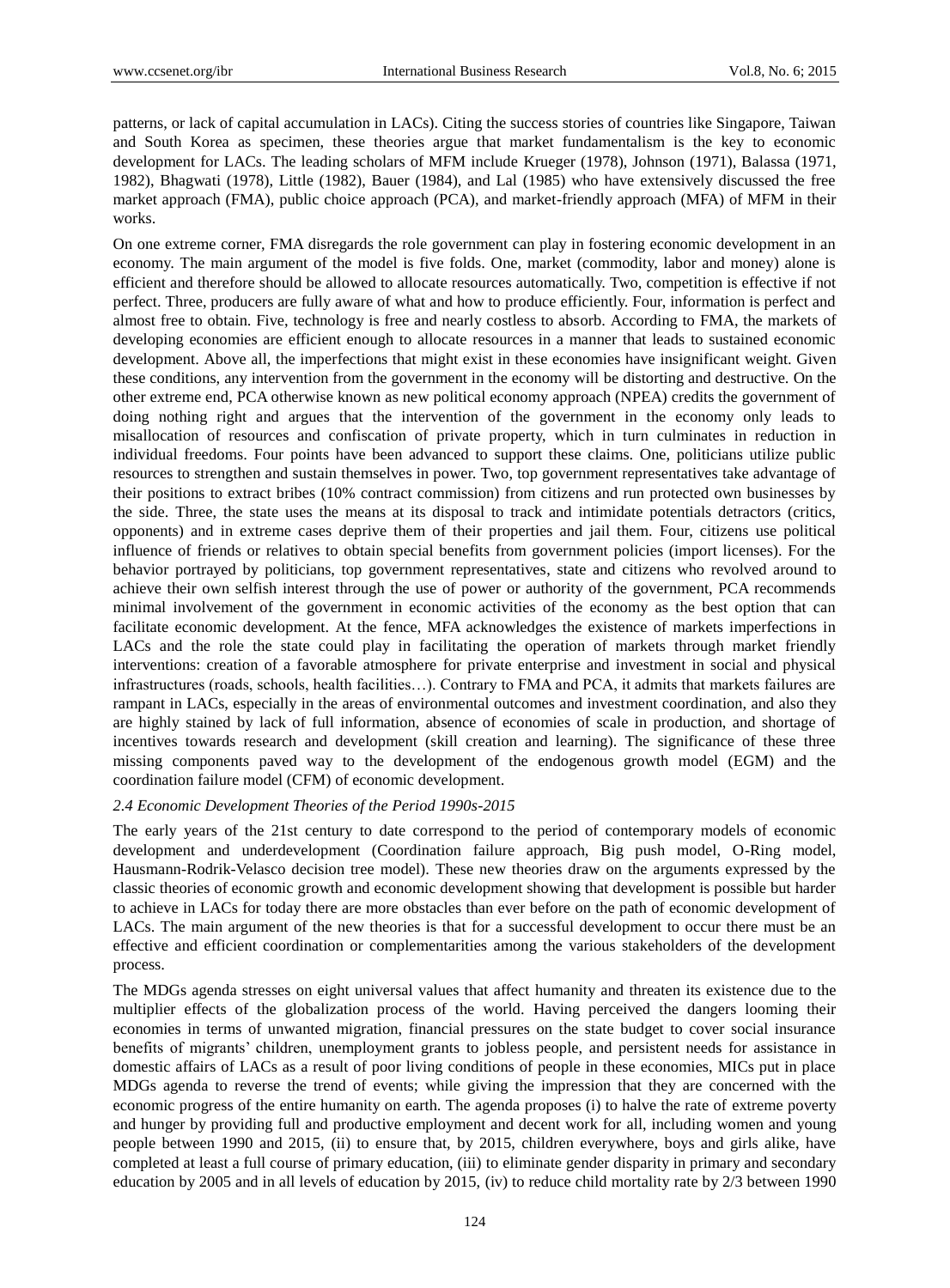and 2015. The other four remaining points of the agenda focus on (v) reducing the maternal mortality ratio by 3/4 between 1990 and 2015 and offer universal access to reproductive health by 2015, (vi) combating and reversing the incidence of HIV/AIDS, malaria and other major diseases by 2015, (vii) ensuring environmental sustainability through reduction of loss of environmental resources, biodiversity loss, and 50% reduction of the proportion of people without sustainable access to safe drinking water and basic sanitation by 2015, and (viii) developing a global partnership for development through predictable, non-discriminatory trading and financial system with a commitment to good governance both nationally and internationally, holistic appreciation of debt problems to make debts of LACs bearable in the long term, provision of essential drugs at affordable rates to LACs, making available the benefits of information and communication technologies to LACs (United Nations Development Program [UNDP], 2014). Successes have been recorded around the globe with respect to the goals of the agenda but in general the targets are far from being achieved for LACs.

A perusal of the classic theories of economic growth and economic development reveals two opposite views of the state of underdevelopment in LACs. On one hand, the underdevelopment is perceived as an externally induced phenomenon owing to oppression of the international capitalist system and MICs. On the other hand, it is regarded as an internally induced episode mainly associated with poor policies and excessive government interventions of LACs. Also, given the pertinence of issues exposed by IDRMs and MFMs, one can infer that these theories are very much aware of the ideological views, economic conditions, and problems of LACs contrarily to the posture presented by SCMs and LSMs of economic growth as regards the LACs" realities. Yet, no single model of economic development can be proclaimed as universal and befitting in all situations because every LAC has different realities in spite of the general features common to all. In the end, one can argue that the theories so far examined are seemingly irreconcilable. All are significant and provide in one way or the other insights for the understanding of the dynamic process of economic development. Above all, each of the theories possesses strengths and weaknesses.

In a nutshell, IDRMs reject the claims of previous models of economic development so far studied to lay more emphasis on international power imbalances and the need for fundamental economic, political and institutional reforms at both the domestic and international levels. In extreme cases, these call for outright industrial nationalization hoping that the public ownership and control of assets may be a more effective strategy for poverty eradication, creation of employment opportunities, income inequalities reduction and improving the standard of living of the masses. In spite of the steps taken in denouncing and apportioning blames to suspected causes of underdevelopment of LACs, these theories give no insight on how economic development can be initiated and sustained. Also, the application of the models in some LACs such as China and India did not yield the expected results of economic development until they reopened their borders to rest of the world in 1978 and after 1990, respectively. Finally, the MDGs agenda did not also yield the expected results by the target dates. Many people in LACs are still faced with the problems of feeding, shelter, education, medication, accessing safe drinking water and sanitation services, and accessing electricity for the poverty and unemployment rates are still high and the income inequality gap between socio-economic groups is widening every day.

## **3. Methodology**

LACs are usually regarded as countries from Africa, Asia and Latin America whose international economic transactions are guided by MICs. LACs are located between the  $30^0$ N latitude and  $60^0$ S latitude of the globe with a total area of 92490195 square kilometers  $(Km^2)$  corresponding to 61.5% of the world's total land (Hamond Incorporated, 1993, p. 210) and 3.158 billion people representing about 58.7% of the world total population in 1991 which is projected to 4.585 billion inhabitants or 63.8% of the total population of the world by 2010 (Kurian, 1992, p. 11). Based on these statistics, the population of LACs in 2015 can be approximated to 4.681 billion people or 65.14% of the 7.185 billion people living on the earth.

This paper mainly focuses on LACs. It heavily depends on secondary data and adopts analytical methods of data interpretation because of financial constraints and logistic support limitations to have a survey of LACs across the globe, which only international organizations such as IMF and WB can afford. The subject matter of the paper being a macro-economic issue, the authors acknowledge that not all aspects of it have been tackled to the appetite of all readers.

## **4. Data Analysis and Discussion of Results**

This section encompasses the overall intricacies of economic transactions and transfer of funds between LACs and MICs. It is divided into trade linkages framework of LACs, financial ties and causes of balance of payments disequilibria of LACs, socio-economic development indicators of LACs and MICs, and effects of dependency on the economic development of LACs.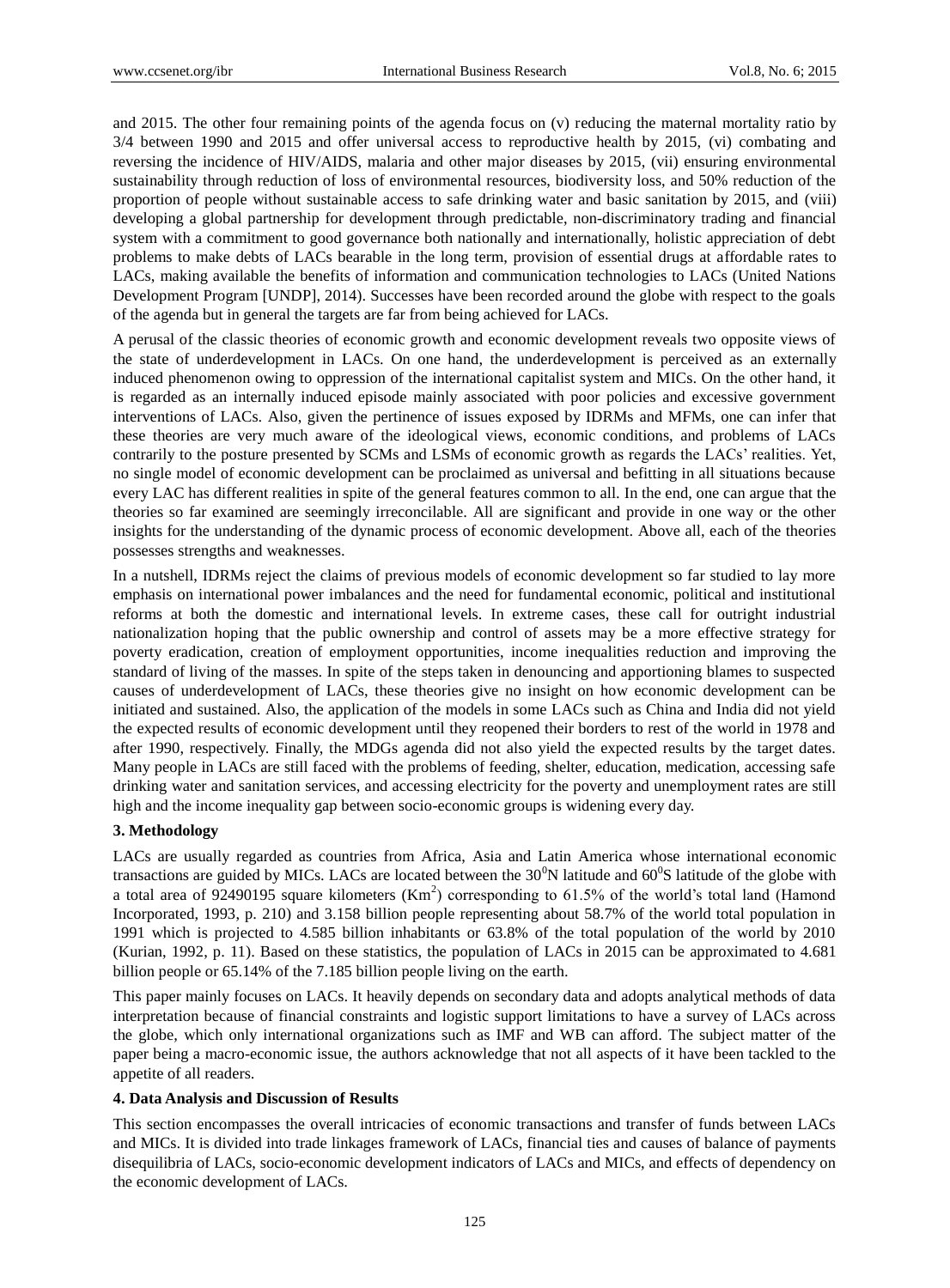# *4.1 Trade Linkages Framework of LACs*

This sub-section examines trading relations, causes and consequences of exports instability. Also, it addresses the impact of adverse movements of in terms of trade.

# 4.1.1 Trading Relations

LACs are primarily known as primary products exporters and manufactured goods importers, whereas MICs are assumed to be endowed with technological, commercial, capital and socio-political predominance over dependent LACs. The form or nature of this predominance varies according to a particular historical moment and can therefore serve as a means of exploiting and extracting part of LACs local produced surpluses. Dependence is thus based on an international division of labor which allows industrial development to take place in some countries, while restricting it in others whose growth is conditioned by and subjected to the power centers of the world. The international division of labor between producers of agricultural products and producers of manufactured goods is a typical consequence of capitalist developments which necessarily assume the form of combined inequality among countries. This inequality arises from the characteristics of capital accumulation in which economic growth is based on the exploitation of the many by the few, and upon the concentration of ownership of the resources needed for social and economic development in the hands of the latter. The concentration of ownership of capital dominance in the world market and the monopoly of savings and investment in the hands of small natural groups are complementary elements in the establishment of a combined and unequal international system which the interdependent character increases as the commercial and industrial revolution bring about the need for the application of new technologies in production and communications. However, this does not imply that only LACs appear to be dependent; MICs are also dependent.

From 1933 till date, MICs underwent a gradual revival of their international economic activity by importing raw materials from LACs to supplement and sustain their economies. Even where self-sufficiency policies were rigorously pursued as in Germany, it was impossible to build up home economy without increasing imports of raw materials. As maintaining the volume of trade showed how closely interlinked the economic affairs of nations remained, changes in the way in which international trade was financed showed how far the old arrangements for setting those affairs has deteriorated. In the case of primary products, the value of current prices rose a little more than the volume though values in relation to gold were declining. But during the world depression period, the great fall in prices of agricultural produces enormously cheapened imports of industrial nations. The relative prices of exports and imports remained more favorable to MICs. It was as such possible for them to produce as much exports as solvency required without operating at full capacity. These conditions were in many ways frustrating because the primary products producing countries had for the time little opportunities to increase their exports earnings from foreign trade. These countries seem to be unfavorable fields for foreign investment, which might otherwise have helped to create bigger incomes. In addition, foreign transactions of most LACs are settled through MICs to whom LACs pay heavy taxes. Such is the case of former French colonies whose domestic currency is tied to the Euro through the French Franc to the extent that no direct foreign transaction can be undertaken and settled between a given former French colony and another MIC without the involvement and influence of France. Therefore, the major economic problem which LACs have to cope with in their international transactions is instability in their exports earnings. Notwithstanding, it can be observed that there exists a bi-directional dependency between LACs and MICs as advocated by the CAM of economic development, which MICs transformed to their advantage to sustain economic development and LACs surrendered to continue lingering in economic underdevelopment.

## 4.1.2 Causes of Exports Instability

Exports instability constitutes a problem to LACs" economic transactions since it affects their domestic incomes, consumption pattern, savings, investment levels, tax revenues, balance of payments (BOP) and capacity to import. And since imports are financed by exports receipts, an export shortfall will lead to a direct impact on LACs" ability to import. Here two elements appear paramount. One is the incidence of deviations from the trend of economic phenomena including prices mechanisms and exports earnings. Second is the mean amplitude of these deviations. In a free market, price variations occur in such a way that fluctuations in price of a commodity may be explained in terms of autonomous variations in either the demand for or the supply of that commodity. Short- run shifts in the demand curve for a product may occur as a result of a number of factors such as variation in the level or distribution of world income. The extent to which world income variations induce variations in the demand for a particular commodity highly depends on the income elasticity of demand for that commodity. Short-run fluctuations in the supply of commodities may on the other hand be caused by variations in weather condition and incidence of diseases. Another potential factor in the explanation of commodity price instability is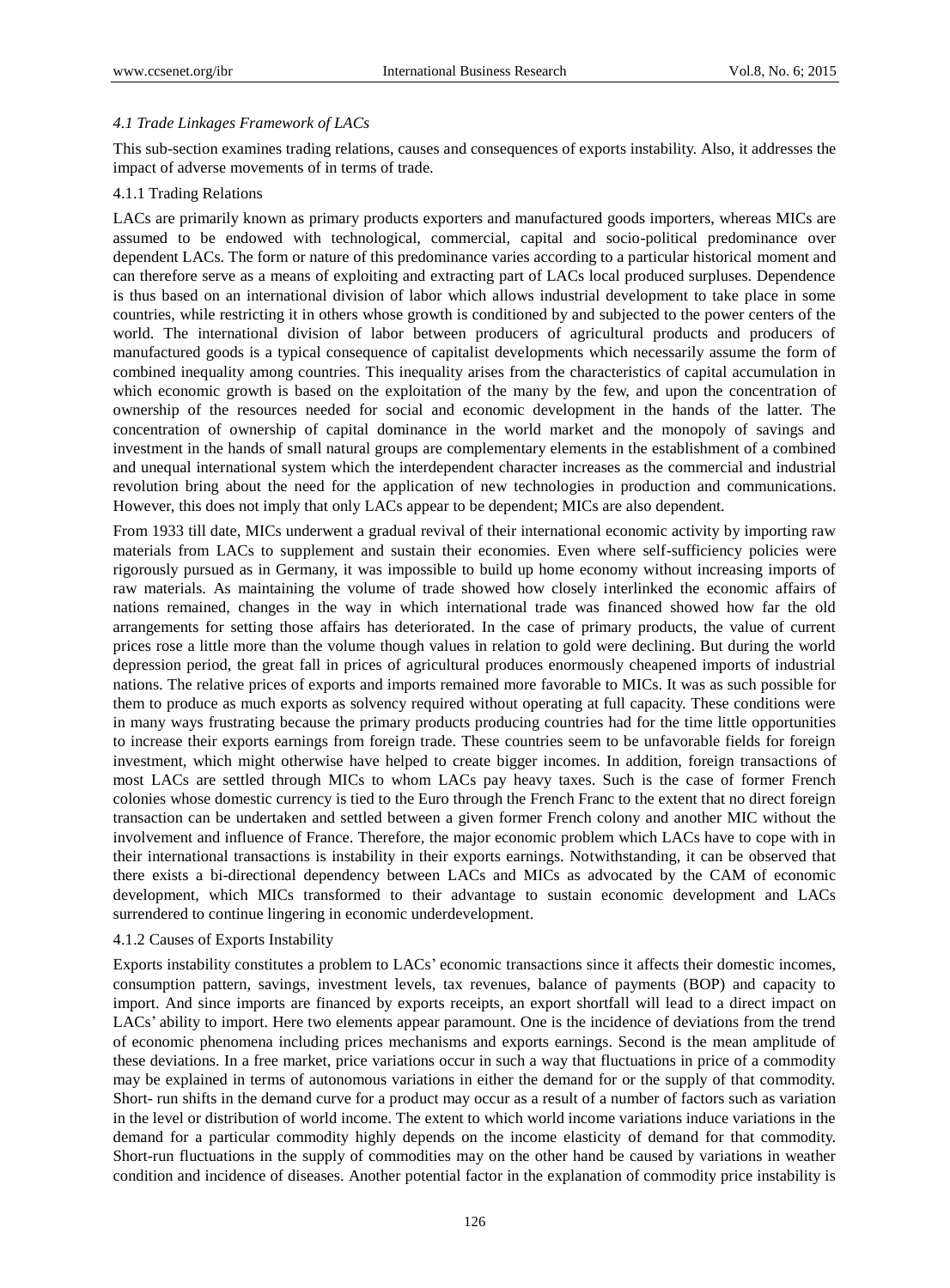the operation of cobweb type of adjustment systems. In some kinds of production, there is a considerable lag between production decisions being made and the resultant output coming onto the market. The basic notion behind the cobweb model is that, from a long term point of view, producers over respond to short run price movements. Most important among the factors that influence the problem of exports for which prices are subjected to, are MICs' decisions and will, but not market price mechanism. MDGs agenda in its eighth goal promised to offer a fair participation of LACs in international economic transactions to address the issue but achieved little, hence the perpetuation of unfavorable conditions for the take-off of economic development in LACs as denounced by NDM, FPM, and DDM of IDRMs.

## 4.1.3 Consequences of Exports Instability

Here, the interest is not on the implications of an export shortfall or excess, but instead the concern rests on the implication of instability about the trend of economic phenomena over a long period of time which incorporates positive and negative deviations. LACs" exports earnings constitute a problem to their economies, because the costs associated with exports shortfalls exceed any benefits derived from them or sometimes exports themselves involve exorbitant costs. In such situations a number of macroeconomic consequences result in the countries.

Consider a macro-economic model which involves foreign trade activities such as:

$$
Y = C + I + G + (X - M) \tag{1}
$$

Where,

Y: Level of national income;

C: Level of consumption;

I: Level of investment;

G: Government expenditure;

X: Exports;

M: Imports.

From Equation (1), it follows that an autonomous fall in exports will induce a multiplied reduction in income, the size of which depends positively on the multiplier. And since marginal propensity to consume (MPC) in LACs is expected to be larger than in MICs, it is obvious that the size of the multiplier is also large accordingly. Thus, a change in income will influence the values of the remaining variables. A fall in LACs" incomes will cause consumption, savings, government taxes, and private investment to fall. These changes will in turn influence the rate of economic growth, employment, people"s standard of living and fiscal balance. On the other hand, when exports excess of LACs involve cost meaning that their international reserves generated an exports excess, a possible increase in domestic money supply will result. This occurs in long run supply where uncertainties about the future price of agricultural commodities deter the transition from subsistence agriculture to cash crops production. However, the main problem associated with uncertainty surrounding exports instability relates to development planning which at last depends on projected imports payments, debts servicing, capital flows and exports receipts. The lack of adequate institutions to manage, predict and forecast events in LACs to an extent account for their exports instability as explained by PDA of SCMs of economic development.

4.1.4 Impact of Adverse Movements in Terms of Trade

LACs' terms of trade are subjected to deterioration when the price of exports falls or that of imports rises or more generally if the price of exports falls relative to price of imports. Whatever the case, an adverse movement in terms of trade (TOT) of a particular LAC may have implications in its BOP, real income, people"s standard of living, development, level of employment and rate of inflation. In LACs, both imports and exports are subject to inelastic demand which induce a worsening BOP situation. The effects of TOT deterioration on real income and standards of living depends on the initial causes of the deterioration. Then a fall in exports price brought about by an increase in efficiency will tend to result in an expansion in demand for exports and an increase in real income. But where the demand for imports is price inelastic, the volume of exports will have to be increased in order to pay for more highly priced imports so as to avoid deterioration in the balance of trade (BOT); if not domestic consumption of exportable goods and standards of living will fall. Thus, a deteriorating TOT implies a worsening BOT situation or falling standard of living or both. Similarly, a rise in imports prices will affect the level of employment and the rate of inflation. Other things being equal, unemployment will tend to rise and the prices of imports will shift expenditure away from domestic goods and services towards imported ones, causing cost-inflationary repercussions.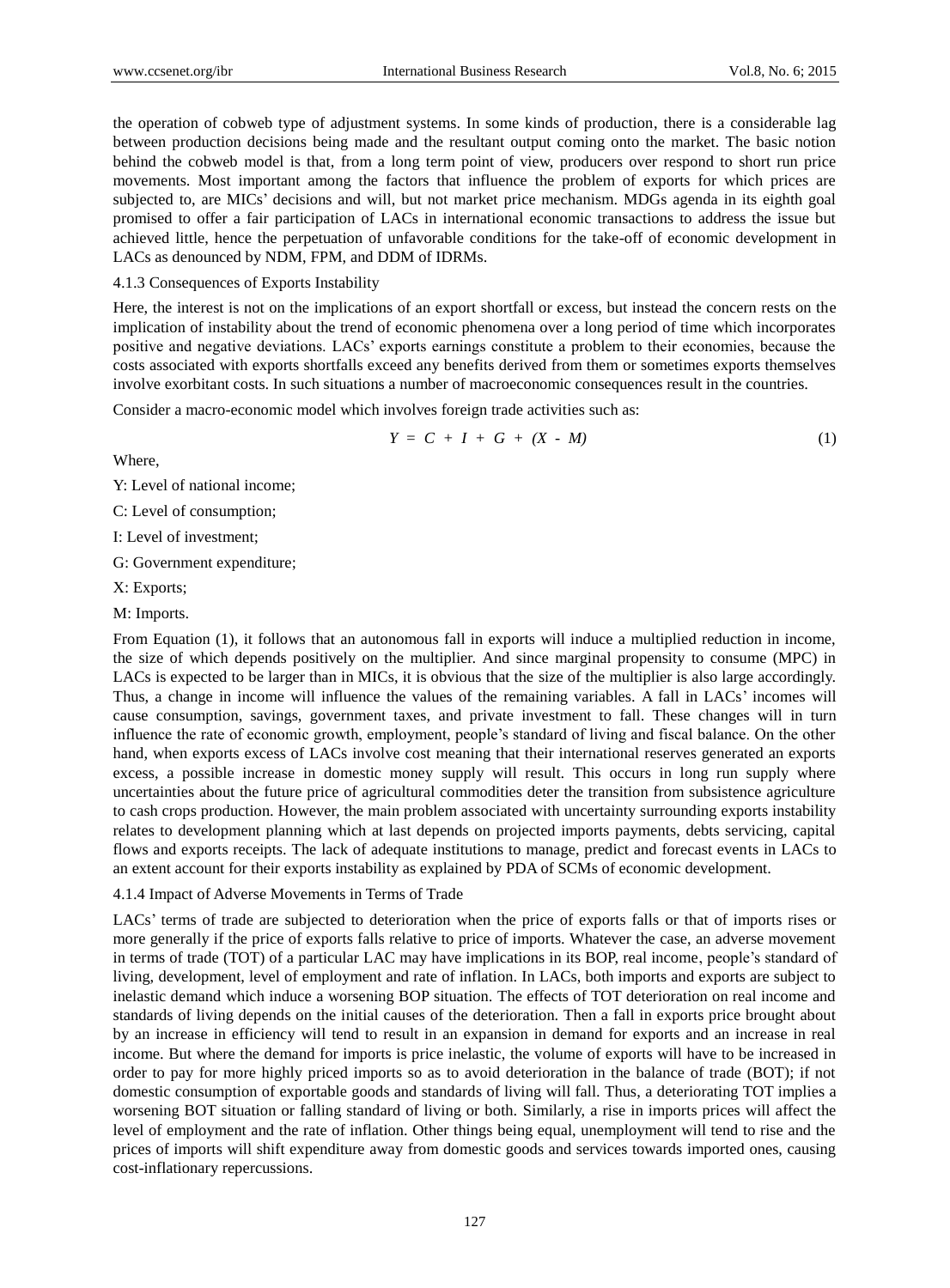Table 1 provides some statistics in relation to the magnitude of LACs' world exports and imports share in foreign transactions between 1951 and 1975. It shows that a substantial number of LACs have experienced adverse movements in their commodities" TOT, and have partly, as a result of the implied relative price changes between exports and imports, witnessed a deteriorating BOPs on current accounts. In addition to that, the demand for many LACs" exports had been adversely affected by both the technological progress in the supply of synthetic materials and low income elasticities of the demand that already exists. Between 1951 and 1960 LACs accounted for a falling share of both world exports and imports and experienced a generally deteriorating BOT position. During 1970s however, the LACs" share of exports increased quite significantly and their combined BOT moved into surplus. Although BOT position of oil exporting LACs did not indeed show a major improvement, BOT position of oil importing LACs shared a very substantial deterioration. And since there are more oil importing than oil exporting LACs, BOT position of most LACs assumed a deteriorating position over the period under consideration. Although the argument of CAM of economic development holds for MICs have limited options about the oil from LACs, the relationship between LACs and MICs is overshadowed by the domineering attitude of MICs that is vehemently condemned by IDRMs of economic development.

| Year | Share of Exports (%) | Share of Imports (%) |  |
|------|----------------------|----------------------|--|
| 1951 | $30.6\,$             | 28.7                 |  |
| 1952 | 27.6                 | 29.4                 |  |
| 1953 | 27.6                 | 27.5                 |  |
| 1954 | 27.9                 | 27.5                 |  |
| 1955 | 27.5                 | 26.6                 |  |
| 1956 | 26.3                 | 25.9                 |  |
| 1957 | 25.0                 | 26.8                 |  |
| 1958 | 25.3                 | 26.4                 |  |
| 1959 | 24.8                 | 25.0                 |  |
| 1960 | 23.6                 | 24.1                 |  |
| 1961 | 22.4                 | 24.1                 |  |
| 1962 | 22.2                 | 22.9                 |  |
| 1963 | 22.5                 | 20.0                 |  |
| 1964 | 21.7                 | 21.6                 |  |
| 1965 | 21.2                 | 21.0                 |  |
| 1966 | 20.8                 | 20.8                 |  |
| 1967 | 20.4                 | 20.4                 |  |
| 1968 | $20.0\,$             | 19.9                 |  |
| 1969 | 19.7                 | 19.4                 |  |
| 1970 | 19.2                 | 19.4                 |  |
| 1971 | 19.4                 | 19.4                 |  |
| 1972 | 19.5                 | 18.5                 |  |
| 1973 | $20.2\,$             | 18.6                 |  |
| 1974 | 28.2                 | 20.7                 |  |
| 1975 | 25.5                 | 23.5                 |  |

Table 1. LACs' share of world trade, 1951-1975

Source: International Financial Statistics by IMF, adapted from Bird (1978, p. 80).

#### *4.2 Financial Ties and Causes of Balance of Payments Disequilibria of LACs*

The focus of international finance rests on the issue of harmonizing world economic transactions between countries to stabilize the international economy. The provision for such an atmosphere calls for the degree of acceptance and reliability nations" domestic currencies can achieve in settling economic transactions across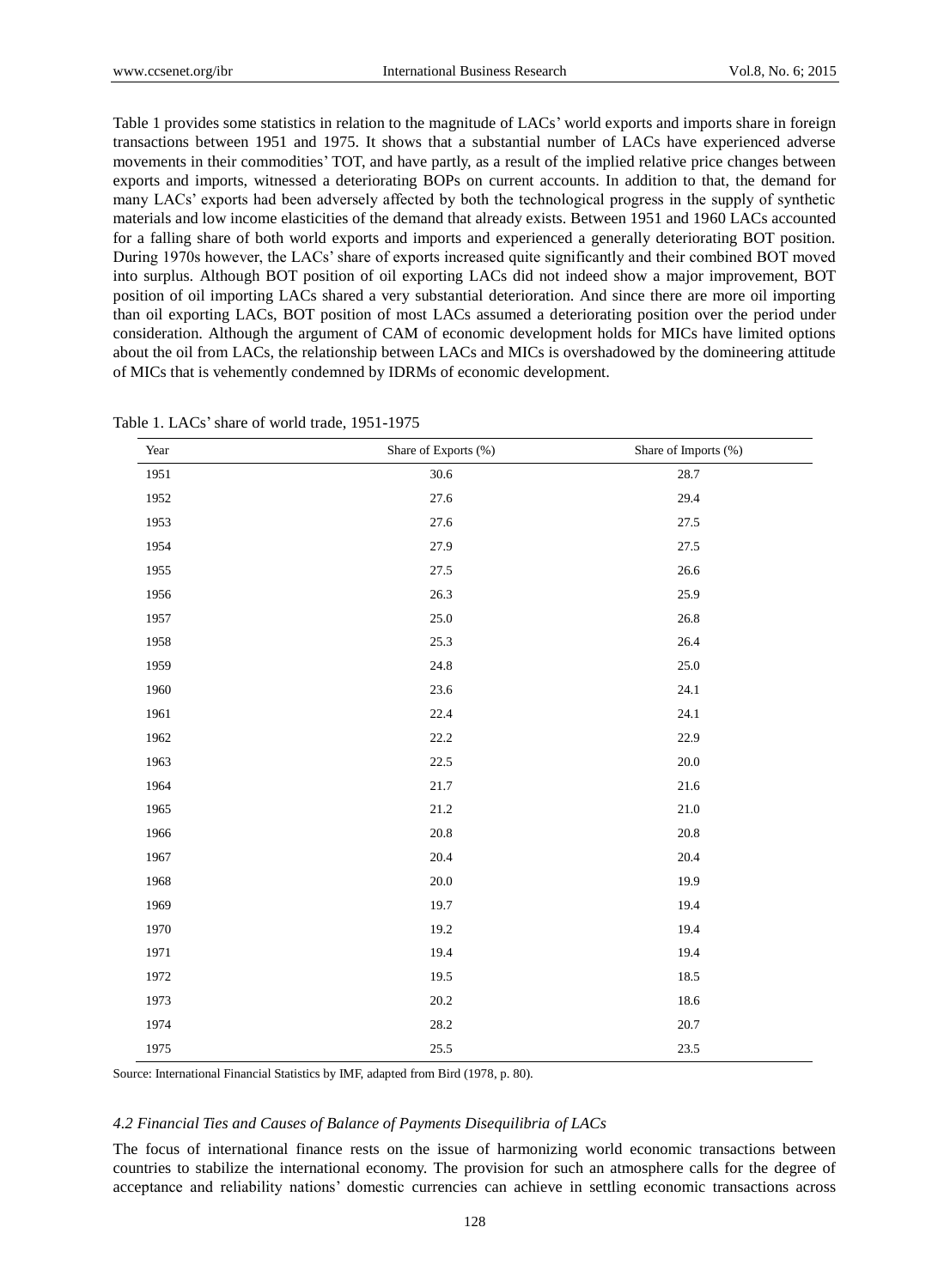boundaries. The question as to which currency or money can be accepted in world transactions among countries due to some problems associated with the roles of inside monies and near monies finds its answer in the historical evolution of money, right from the pre-World War I period to 1945 when US\$ became dominant and started performing international roles in world economies. It was considered a vehicle for operating transactions such as settling between non-banks/non-bank firms, retail foreign exchange market in which firms deal with banks, medium of exchange since 1970 in relation to other currencies, and an intervention currency through which central banks intervene in the existing private interbank markets. With all these responsibilities, anything that affects the US future markets is susceptible to affect the international finance arena and vice versa.

The importance of bilateral settlement of international payments was openly recognized as a way of expanding world trade since international concerns are subject of national considerations of each country in the world. But no matter what the disparities between world economics internal policies, there exists an international economy sharing a considerable amount of common experience. The temporary cessation of international investments during the former economic depression of 1930s left untouched the intricate network of indebtedness on which world production and trade depended, and the persistent growth of bilateral settlements restricted the volume of trade moving in some channels thereby multiplying from one end to another with less receipts realized. Most LACs" domestic currencies are either pegged to the US\$ or linked directly to their former colonial power domestic currency. The problems of reconciling LACs" dependency with different national economic and monetary policies directed by MICs" trend of economic performance remained unsolved. MICs have for long learnt a good deal about how monetary policies could be used to shield them from undesired effects of external depression, but have done little to lessen the changes of depression occurrence in the rest of the world. LACs had seen their commodities' market collapsing due to the extreme vulnerability of their position in the existing state of international specialization.

Against this background, LACs became anxious and eager to remedy their position or condition in the most obvious possible way through diversification of their economies with some industrialization. But unfortunately for them the capital materials and inputs are lacking coupled with the cessation of international investment which meant that required funds or finance cannot be obtained from their trading MICs partners. The division of the world through deliberate actions into one great creditor and a host of impoverished debtor completely transformed the position of international trade and finance. Many LACs had incurred such greatly increased financial obligations, while their capacity to meet them had deteriorated, that they could not quickly resume their old place in commerce. LACs were forced to seek whatever assistance needed from outside under multitudinous stringent controls over their trade and finance such that even when they import from trading partners other than the country to which their domestic currency is tied, they have to pay import taxes.

From 1945 to 1947, that is, at the beginning of IMF operations, provisions were made to avoid underside effects of the multiplier effect during short-run period. The intention of making funds available to countries suffering from temporary BOP deficiencies was aimed at restoring and maintaining a stable exchange rate between currencies so as to prevent the need for imposing exchange rate restrictions or currency devaluation (appreciation) on economies–each of which having a multiplying effect on international financial and trading activities. Besides, the international effects of any country"s monetary policies may be transmitted by some or all of the economic links between countries. However, when two or more economies assume some economic ties, the job of tracing monetary repercussions becomes correspondingly very complex. A common feature of all international financial transactions between countries" foreign exchange market conditions is the presumption that the US\$ plays the passive key currency role in the world foreign exchange market. As such the effectiveness of monetary policy in open economies depends on the sensitivity of investors to differences in interest rates on similar assets dominated in several currencies. Domestic monies and foreign monies are often substitutes of each other. Likewise, domestic securities and foreign securities are assumed to be perfectly substitute commodities. Thus, it is impossible for any central bank to follow an independent monetary policy either under pegged exchange rate or floating exchange rate without becoming the central bank of the world at large. But abstracting from the influence of size, it is obvious that LACs will tend to demand for more of reserve assets from international financial institutions than MICs do since their BOPs are subjected to greater instability. This in turn implies a greater incidence of deficits since the cost of adjustment too is higher than observed in the rest of the world. In short, the opportunity cost of holding reserves is lower in LACs. Logically, it seems very sound to argue that LACs experience greater BOPs instability and higher cost of adjustment compared to MICs, because of the nature of their imports in fostering economic growth. Again, a critical look at the financial relations between MICs and LACs reflects the dependency phenomenon in favor of the former that IDRMs of economic development are opposing.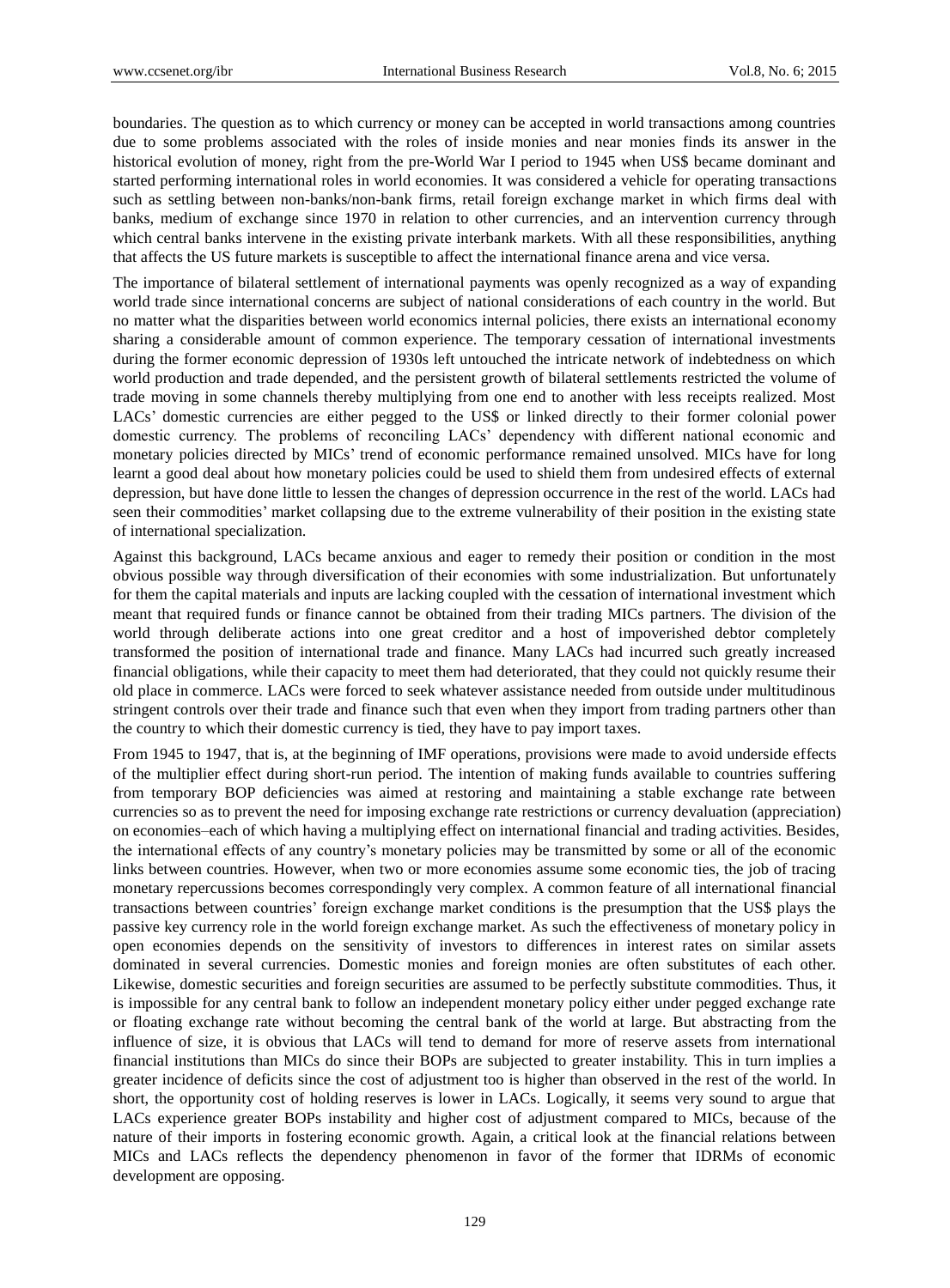Being either deficit or surplus such BOP is said to be in disequilibrium. BOPs of LACs are mostly of deficit type and this condition is basically caused by monetary phenomena resulting from inter-economic relations or transactions between countries. Meanwhile, disequilibrium in BOPs can also arise from structural setups. Inappropriate monetary policy in one country can influence the economic conditions of that country negatively first, before transmitting its germs to its trading partners. Creation of money at a rate faster than the rate at which real domestic output is growing will tend to host inflation and generate BOP deficit. Conversely, LACs" exports which are predominantly primary products, have lower income elasticity of demand, whereas imports' income elasticity is relatively higher – a fertile ground for the breeding of a deteriorating BOP position, hence the need for LACs to exploit the proposals of FTM, MFMs, and IDRMs of economic development.

#### *4.3 Socio-Economic Development Indicators of LACs and MICs*

Table 2 displays selected socio-economic development indicators of some LACs and MICs. It shows that in 2012 the average gross national income (GNI) per head for LACs translates to \$3092 billion against \$66202 billion for MICs, which is roughly 21 times the average GNI of LACs. Also, the average rate of unemployment of the labor in LACs as at 2012 stands at 17%, representing approximately 5 times the average rate of unemployment of 3.6% for MICs. As regards political stability rating on a scale of –2.5 to 2.5 units, the average score of –1.04 units for LACs is negatively skewed standing at  $-1.46$  units (roughly 42%) to the worst score limit of  $-2.5$  units, whereas the average score of 1.25 units for MICs indicates a positive skew standing at 1.25 units (roughly 50%) to the best score limit of 2.5 units. About the perceived level of corruption in a cohort of 175 countries around the world on a scale of 0 to 100% in 2014, the average score for LACs approximates to 32% as opposed to roughly 81% for MICs. This performance indicates that the socio-economic environment of MICs is 2.53 times corruption-freer than that of LACs.

A careful observation of the performance of the selected socio-economic development indicators reveals that all are in red in LACs, while in MICs they are all in green, thus portraying two opposite situations with a wide gap between the living environment of LACs and MICs. The gap between the two living environments is due to the perpetration of socio-economic evils such as greed, favoritism, pride, and misplacement of priorities by the elites in one hand, and fatality and poverty of the masses on the other hand in the case of LACs and the opposite of these evils plus the continuous search for improvement of any current situation in the interest of the society in the case of MICs. The attitudes of MICs promote proper self-development of people, accelerate the building process of a nation, and create confidence and reliability in and between countries. These values are almost eroded in LACs.

|             | Parameter    |                           | Socio-economic Development Indicator |                                        |                  |
|-------------|--------------|---------------------------|--------------------------------------|----------------------------------------|------------------|
| Class       | Country      | Gross National Income per | Unemployment Rate of Labor           | Political Stability in                 | Corruption Index |
|             |              | Head in 2012*             | Force in 2012*                       | $2012**$                               | in 2014***       |
|             |              | (Billion US\$)            | (% )                                 | $(-2.5 \text{ to } 2.5 \text{ Units})$ | (% )             |
|             | South Africa | 7460                      | 25                                   | $-0.00$                                | 44 (67)          |
|             | Algeria      | 5020                      | 10                                   | $-1.34$                                | 36(100)          |
| LACs        | Sudan        | 1500                      | 15                                   | $-2.27$                                | 11(173)          |
|             | Mauritania   | 1110                      | 31                                   | $-1.13$                                | 30(124)          |
|             | Liberia      | 370                       | 4                                    | $-0.47$                                | 37 (94)          |
|             | Average (a)  | 3092                      | 17                                   | $-1.04$                                | 31.6             |
|             | Oatar        | 88350                     |                                      | 1.21                                   | 69(26)           |
|             | Norway       | 67450                     | 3                                    | 1.31                                   | 86(5)            |
| <b>MICs</b> | Luxembourg   | 60950                     | 5                                    | 1.34                                   | 82(9)            |
|             | Australia    | 59260                     | 5                                    | 1.00                                   | 80(11)           |
|             | Switzerland  | 55000                     | $\overline{4}$                       | 1.40                                   | 86(5)            |
|             | Average (a)  | 66202                     | 3.6                                  | 1.25                                   | 80.6             |

Table 2. Selected socio-economic development indicators of LACs and MICs

Source: \* World Bank (2014); \*\*Quandl (n. d.); \*\*\*Transparency International (2014); (a) Authors.

*Note.* Figures in brackets in the last column of perceived level of corruption index represent the raking of countries in a cohort of 175 countries around the world.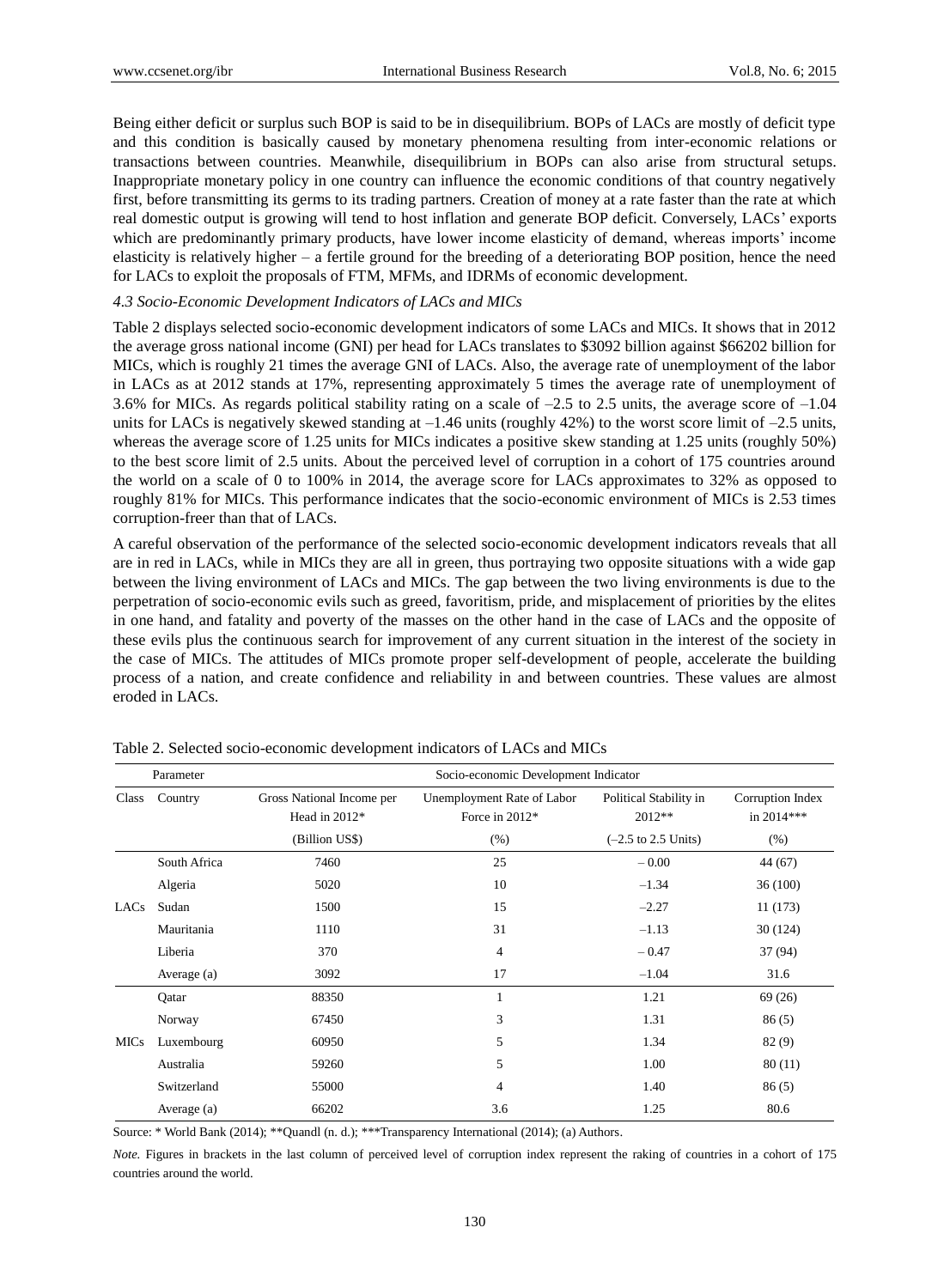#### *4.4 Effects of Dependency on the Economic Development of LACs*

Drawing from the analysis of the trading relations and financial ties between LACs and MICs, and the status of socio-economic development indicators of LACs, a series of implications for the economic development of LACs can be underlined. The persistent disequilibria in BOP affect the possibility of achieving a sustainable economic development for economic growth may stagnate; unemployment and poverty rates may amplify; and income inequality gap may broaden in the economies, thus leading to worse living conditions of the masses. The poor performance in the fight against corruption reflected in the low percentage level of corruption index in LACs may shrink investment opportunities due to lack of confidence of private investors in the institutions that are expected to offer a conducive business environment to potential stakeholders of the private sector. Furthermore, the corruption phenomenon may impinge on the execution of infrastructural development projects by the government for revenues that were supposed to accrue to government end up in people"s pockets. The low per capita gross national income reflects a low level of productivity of the main sectors of economic activities and the existence of a large sector of informal economic activities that escape government accounting in LACs. The negative value of political stability across LACs explains the extent to which good governance is poor in these countries. In fact the minimum required conditions to facilitate economic development are abused in LACs because the opportunities for self-actualization of people are confiscated by few individuals who hang on to power for decades without offering better living conditions to their citizens but instead spare no efforts in satisfying the needs and requests of their counterparts in MICs who undertake to arm and protect them against any attempt to alter the established order. From the colonization period to 1980s, the dependency model between LACs and MICs procured enormous advantages to MICs in terms of industrial raw materials and income generation that sustained their economic development. On the contrary, the model offered a dismal situation to LACs as the economic and human resources needed for the building of the economies were surrendered and extinct by the elites to keep power in their hands. However across time, the love and obsession for power engaged the elites in LACs into conflicts which degenerated into civil wars as witnessed in Angola (1975-2002), Burundi (1993), Central African Republic (2002-2014), Chad (1960-1990), Côte-d"Ivoire (2002-2007), Democratic Republic of Congo (2002-2007), Kenya (2008), Liberia (1999-2003), Nigeria (1967-1970), Rwanda (1994), Southern Sudan (2013) or popular protests as experienced in Cameroon (1990, 2008), Egypt, Libya, and Tunisia (2011). The havocs of these social deviations have a direct bearing on the economic development of affected countries for all the material and human losses incurred have to be replaced or reconstituted with colossal means through borrowing from MICs, IMF or WB, thereby reinforcing and perpetuating the dependence of LACs on MICs. The continued political and economic association of former colonies of LACs to colonizing nations of MICs weakens the ability of LACs to draw a societal model reflective of their values and the power to design their own monetary policies, thus creating a vicious circle of dependency of LACs on MICs that complicates the path of economic development for LACs. Most French speaking LACs are caught into that cobweb. All put together, it becomes evident that LACs need to ponder on the submissions of FTM, HDM, SCM, BNA, MFMs, and IDRMs of economic development before aspiring to economic progress.

#### **5. Conclusion and Recommendations**

The complementarily between LACs and MICs in economic transactions (flow of goods and services and transfer of funds) is a precondition to economies interdependence. However, in the case of LACs, the degree of dependency assumes a wider scope ranging from high demand for capital goods and services to severe subjugation in financial matters. Owing to recent development in the history of world economic crisis, it is observed that world changes in 1970s and particularly price increases in oil demonstrated that the problems created by adverse movements in the TOT are not solely the concern of LACs. Nonetheless, LACs do tend to face more severe problems in adjusting to adverse effects of their TOT. Imports are more likely to be vital, but LACs appear to be unable in the short-run at least, to supplement them by domestic production. Beside, factors of production may be relatively immobile so that LACs find it difficult to shift resources from production for the home market into the production of exports or imports substitutes. In short this presupposes that for oil importing LACs, it is either the rise in imports prices or the tendency of demand for exports to stagnate or fall that causes their economic TOT to deteriorate. The strength of most LACs" domestic currencies in international settlements is lower than that of MICs. The purchasing power parity favors more MICs at the expense of LACs. This makes LACs to lag behind MICs to seek for aid, assistance and debts rescheduling from time to time. And above all LACs" monetary policies (where existing) are inconsistent with their domestic considerations. The pattern of MICs" monetary policies influences LACs" monetary policies, making them weaker and vulnerable in front of the stabilization argument. Thus, though increasingly acting as engines of progress for MICs with the main economic activity flowing from North (MICs) to South (LACs) with considerable adverse effects on LACs, it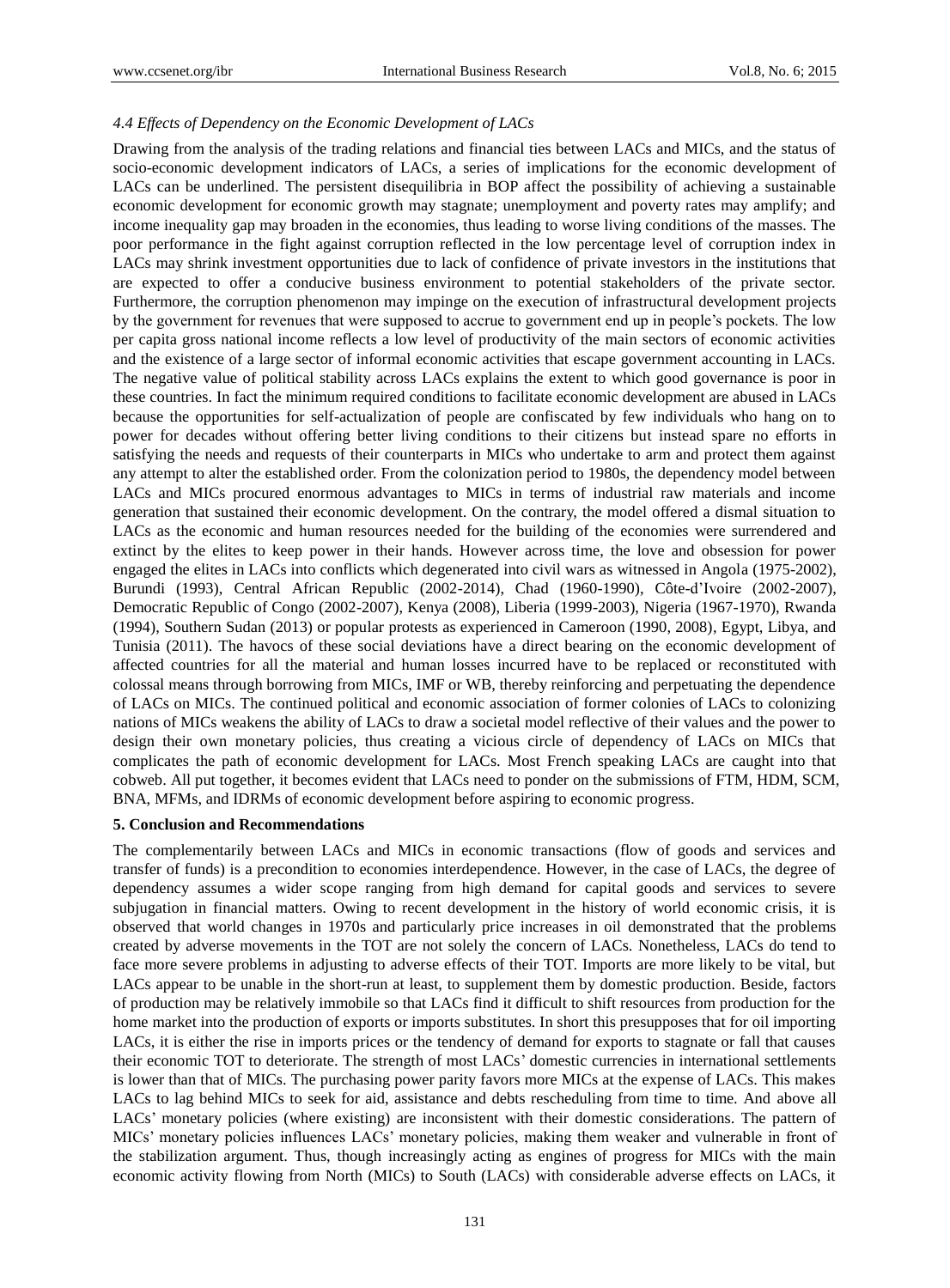was observed that LACs accounted for nearly 30% of the increase in world trade between 1980-1990 implying that an extra percentage in their growth rate added about 0.1 to 0.2% to the growth rate of MICs (Kurian, 1992, pp. xiii-xiv). Finally for LACs, the concept of interdependence assumes a particular significance for it seems as the most powerful argument they can advance for the greater involvement of MICs in their economic advancement. In other words, LACs view all countries in the world as developing and dependent. And it is this order of dependence and development that makes economic distortions originating from one end to reach the other, hence the call for continuous dialogue between the MICs and LACs as a basis of sustenance for equality and mutual respect between them.

For LACs to align or realign themselves on the path of moderate dependency in their international trade and financial position to attain economic development, an inner outlook appears paramount. They must view their present condition as a challenge rather than a myth. By doing so they should be able to consider their differences on which new ramifications can be built as to how their exports earnings would fetch themselves their real worth. Also, the traditional links between them and their former colonial masters should be loosen, meaning that not necessarily their domestic currencies be directly quoted or linked to colonial masters" currencies. This, if put into consideration can lessen the burden of tax paid against commodities imported even from partners other than their former colonial masters. Besides, more freedom in their economic transactions and monetary policies can bloom up. Furthermore, LACs should try to make their socio-economic living environment conducive and attractive to people"s aspirations in the society irrespective of their background. Finally, the need to completely reverse the former socio-economic and political dome between LACs and MICs should be embraced without any delay and reservation through profound structural changes and implementation of the ideas of IDRMs and MFMs.

#### **References**

Amin, S. (1974). *Accumulation on a world scale*. New York: Monthly Review Press.

- Amin, S. (1976). *Unequal development: An essay on the social formations of peripheral capitalism*. New York: Monthly Review Press.
- Balassa, B. (1971). *The structure of protection in developing countries*. Baltimore, USA: Johns Hopkins Press.
- Balassa, B. (1982). *Development strategies in semi-industrial economies*. Baltimore, USA: Johns Hopkins Press.
- Baran, P. A. (1957). *The political economy of growth*. New York: Monthly Review Press.
- Bauer, P. T. (1984). *Reality and rhetoric: Studies in the economics of development*. London: Weidenfield & Nicolson.
- Bhagwati, J. N. (1978). *Anatomy and consequences of exchange control regimes*. Cambridge: Ballinger Publishing Company.
- Bird, G. (1978). *The international monetary system and the less developed countries*. London: Macmillan.
- Boeke, J. H. (1953). *Economics and economic policy of dual societies*. New York: International Secretariat, Institute of Pacific Relations.
- Cardoso, F. H. (1977). The consumption of dependency theory in the United States. *Latin American Research Re*view*, 12*(3), 19-20.
- Chenery, H. B. (1960). Patterns of industrial growth.*American Economic Review, 50*(3), 624-654.
- Chenery, H. B., & Syrquin, M. (1975). *Patterns of development: 1950-1970*. New York: Oxford University Press.
- Chenery, H. B., & Taylor, L. J. (1968). Development patterns among countries and over time. *Review of Economics and Statistics, 50*(4), 391-416. http://dx.doi.org/10.2307/1926806
- De Monchrétien, A. (1891). *Les tragedies de Monchrétien*. Paris: Nourritet Cie.
- Domar, E. D. (1947). Expansion and employment.*American Economic Review, 37*(1), 34-45.
- Dos Santos, T. (1969). The crisis of development theory and the problem of dependence in Latin America. *Siglo, 21*, 36-54.
- Dos Santos, T. (1973).The crisis of development theory and the problem of dependence in Latin America. In H. Bernstein (Ed.), *Underdevelopment and development: The third world today* (pp. 57-79). New York: Penguim Books.
- Easterly, W. R. (2001). *The elusive quest for growth: Economists' adventures and misadventures in the tropics*. Cambridge: Massachusetts Institute of Technology Press.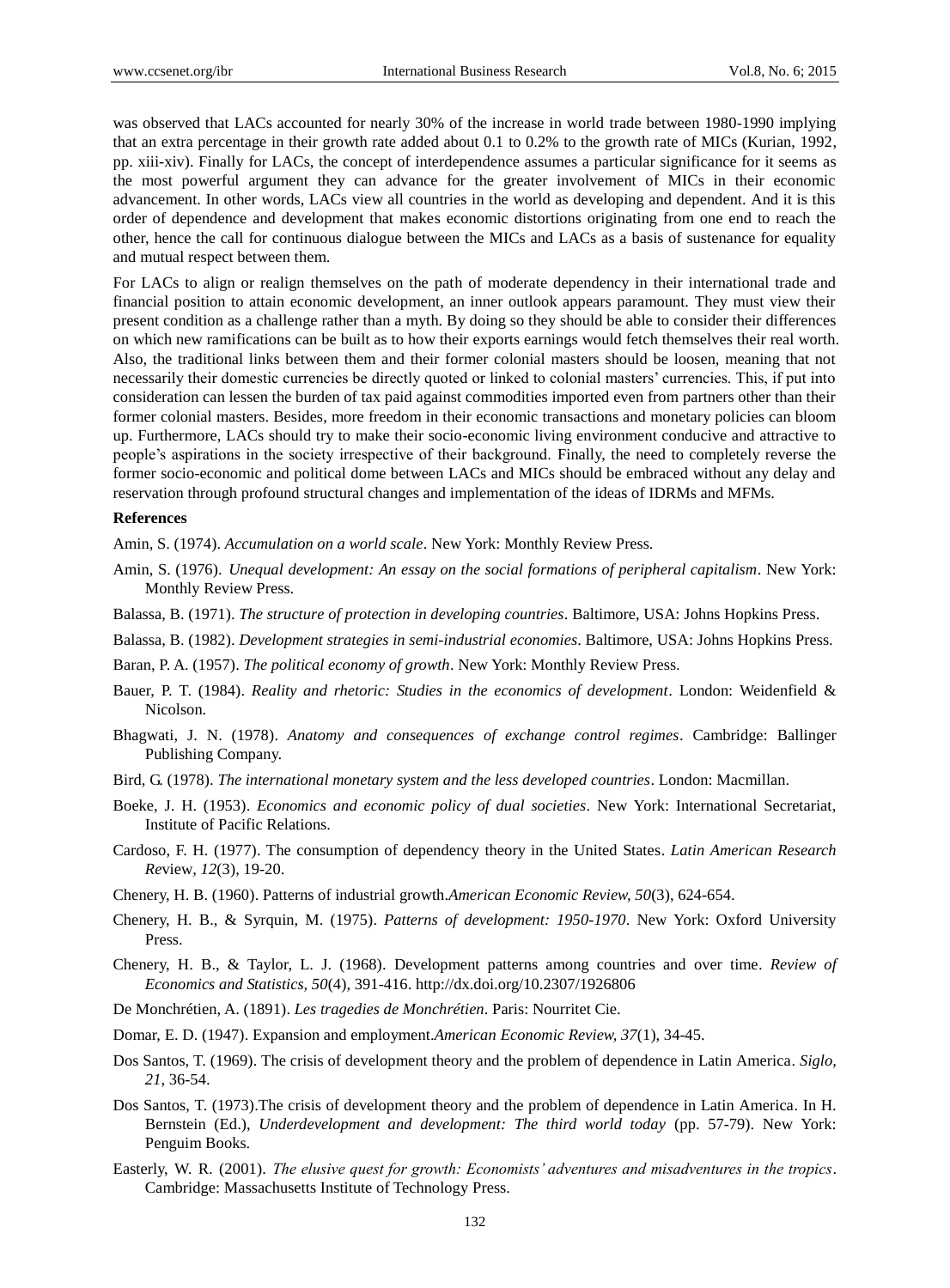- Fei, J. C. H., & Ranis, G. (1964). *Development of the labour surplus economy: Theory and policy*. Homewood, ILL: Richard Irwin.
- Franck, A. G. (1967). *Capitalism and underdevelopment in Latin America*. New York: Monthly Review Press.
- Galeano, E. (1973). *Open veins of Latin America*.New York: Monthly Review Press.
- Hamada, K. (1974). Alternative exchange rate system and the interdependence of monetary policies. In R. Z. Aliber (Ed.), *National monetary and international financial system* (pp. 13-48). London, Chicago: University of Chicago Press.
- Hamond Incorporated. (1993). *Oxford Hamond atlas of the world* (p. 210). Oxford: Oxford Press.
- Harrod, R. F. (1939). An essay in dynamic theory. *The Economic Journal, 49*(193), 14-33. http://dx.doi.org/10.2307/2225181
- Higgins, B. (1956). *The dualistic theory of underdeveloped areas: Economic development and cultural change*. Chicago: The University of Chicago Press.
- International Monetary Fund [IMF]. (2014). World economic outlook: Legacies, clouds, uncertainties. Washington: IMF. Retrieved 12 April 2015 from http://www.imf.org/external/pubs/ft/weo/2014/02/pdf/text.pdf
- Jevons, W. S. (1871). *The theory of political economy*. London: Macmillan.
- Johnson, H. (1971). A word to the third world: A western economist"s frank advice. *Encounter, 37*, 3-10.
- Jorgenson, D. W. (1961). Development of a dual economy. *Economic Journal, 61*, 309-334. http://dx.doi.org/10.2307/2228770
- Keynes, J. M. (1936). *The general theory of employment, interest, and money.* Cambridge: Cambridge University Press.
- Krueger, A. O. (1978). *Foreign trade attempts and economic development: Liberalization attempts and consequences*. Cambridge: Ballinger Publishing Company.
- Kurian, G. T. (1992). *The atlas of the third world* (2nd ed.). New York: Facts on File (xiii-xiv-Preface).
- Lal, D. (1985). *The poverty of 'development economics*. Cambridge: Harvard University Press.
- Levitt, K. P. (1989). Linkages and vulnerability: The debt crisis in Latin America and Africa. In B. K. Campbell (Ed.), *Political dimension of the international debt crisis* (p. 15). London: Macmillan.
- Lewis, W. A. (1954). Economic development with unlimited supplies of labour. *The Manchester School, 22*(2), 139-191. http://dx.doi.org/10.1111/j.1467-9957.1954.tb00021.x
- Lipton, M. (1977). *Why poor people stay poor: Urban bias in world development*. London: Temple Smith Press.
- Little, I. (1982). *Economic development: Theories, policies, and international relations*. New York: Basic Books.
- Malthus, R. T. (1798). *An essay on the principle of population.* London: Macmillan.
- Marshall, A. (1890). *Principles of economic: An introductory volume*. Canada, Rod Hay"s Archive for the History of Economic Thought of MacMaster University. Retrieved 11 February 2015 from https://www.marxists.org/reference/subject/economics/marshall/
- Menger, C. (1976). *Principles of economics.* Auburn, Alabama, USA: Ludwig von Mises Institute. Retrieved 13 March 2015 from http://mises.org/sites/default/files/Principles%20of%20Economics\_5.pdf
- Mun, T. (1621). *A discourse of trade from England unto East Indie*s. London: Nicholas Okes for John Pyper.
- Mun, T. (1664). *England's treasure by forraign trade or the balance of our foreign trade is the rule of our treasures.* London: Printed by J. G. for Thomas Clark.
- Pieterse, J. N. (2010). *Development theory: Deconstructions/reconstructions*. London: Sage Publications. http://dx.doi.org/10.4135/9781446279083
- Quandl. (n.d). *Estimated political stability by country*. Retrieved 12 April 2015 from https://www.quandl.com/society/estimated-political-stability-by-country
- Ranis, G., & Fei, J. C. H. (1961). A theory of economic development. *American Economic Review, LI*(3), 533-565.
- Ricardo, D. (1817). *On the principles of political economy and taxation*. London: John Murray.